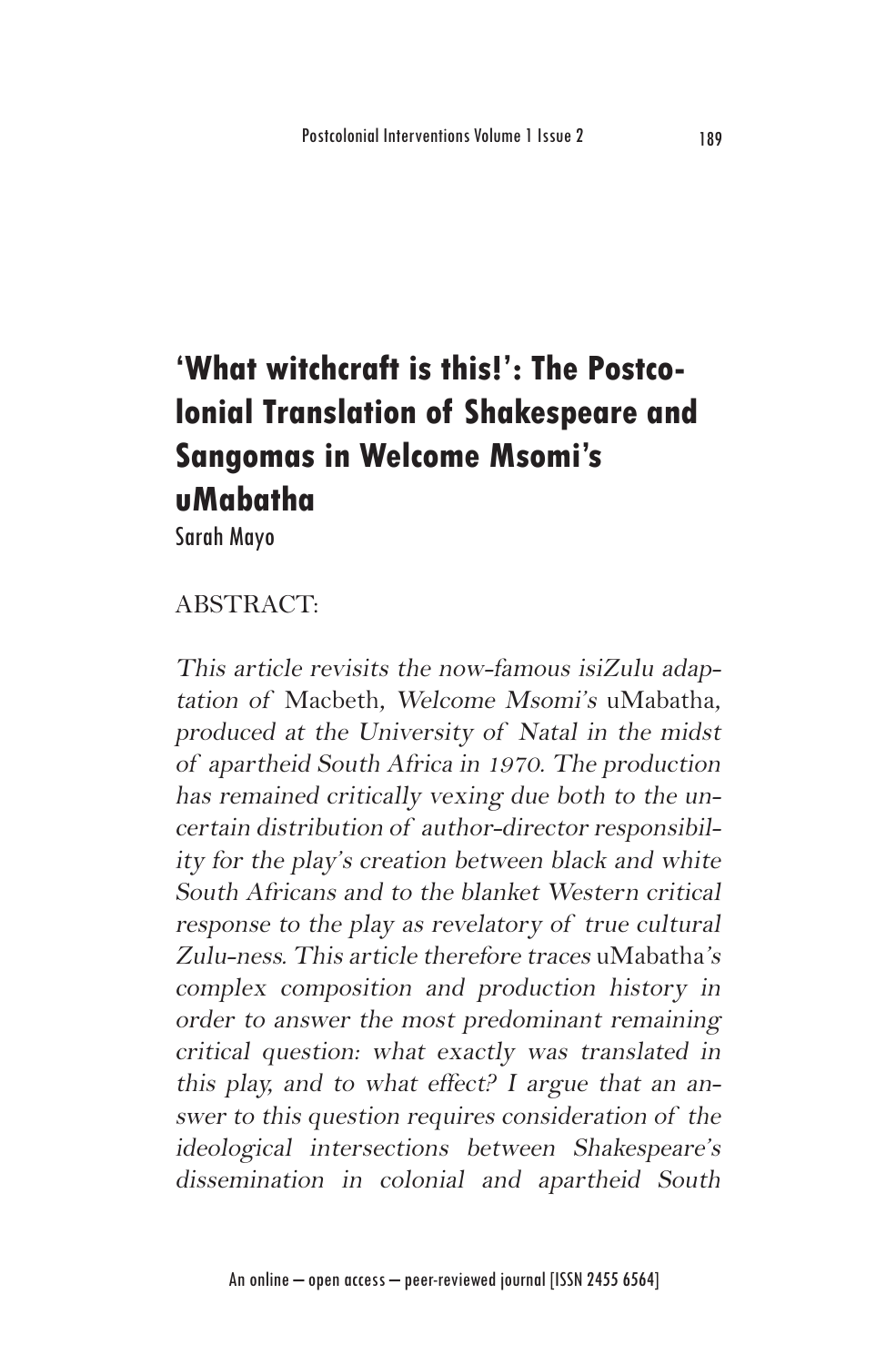Africa and the production's conscious attempts to construct equivalences between the world of Macbeth and Zulu culture—in particular, between Macbeth's iconic witches and Zulu sangomas.

The use of sangomas within the play offers an important lens through which we can understand the play's logic of cultural translation, for sangomas occupy a role in Zulu culture that is quite distinct from witchcraft. Sangomas are rather diviners who operate socially in opposition to the kind of possibly malevolent witchcraft depicted in Macbeth, but who were chronically misread by colonists as witches. uMabatha in fact perpetuates a post-colonial version of this misreading through its derogatory language and through its uncontextualized performance of divination practice before a Western audience almost unanimously unaware of the difference between the functions of sangomas and witches in Zulu culture. As a result, I argue that what the play offers is less a translation of Shakespeare than a translation of Zulu-ness that is simultaneously not a translation at all, but a false confirmation of Western preconceptions about what it means to be Zulu.

Keywords: South Africa, traditional healing, witchcraft, theatre, Macbeth

As projects like the MIT Global Shakespeares Video & Performance Archive and 2012's landmark Globe to Globe Festival testify, there has been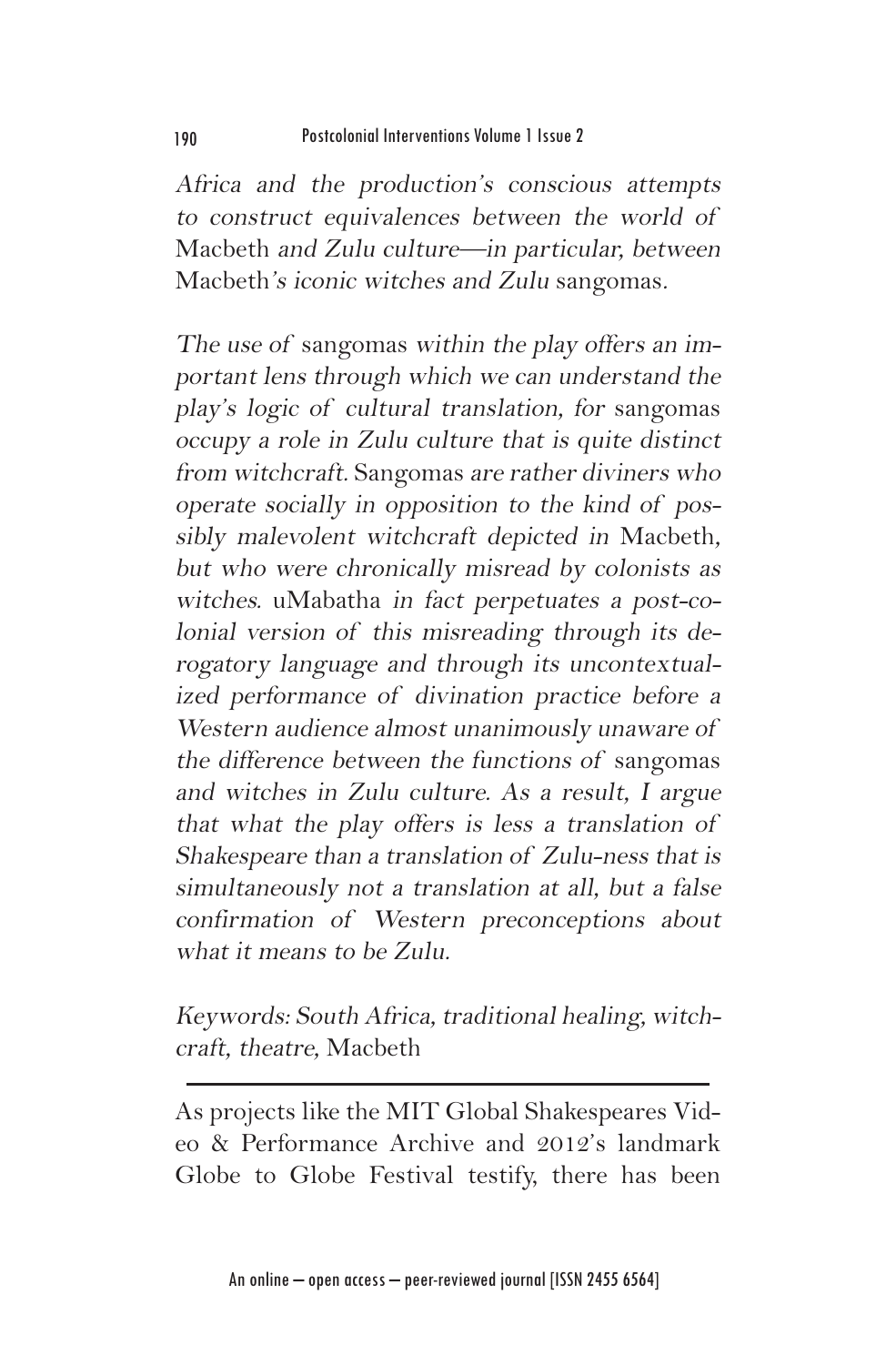no shortage of global Shakespearean adaptations in the twentieth and twenty-first centuries; a key handful, however, have kept scholars in anxious debate for decades after their initial production. Among these is Welcome Msomi's uMabatha (1970), an adaptation of Macbeth composed and performed in isiZulu and thereafter commonly but unofficially subtitled 'The Zulu Macbeth.' It is not Msomi's isiZulu text, however, that has primarily continued to raise critical questions; rather, scholars have remained fascinated and puzzled by the play's performance, reception, and production history. As a result, critics and scholars have sometimes overlooked the implications of the translation decisions made in the composition of the play—how, why, and to what effect, for example, the show's creative producers translated key images and figures from Macbeth not only into the isiZulu language, but into Zulu cultural equivalents. This essay seeks to fill a gap in the critical history by examining in particular the alteration of Macbeth's witches—signifiers as iconic in the play's history as the bloody daggers used to kill Duncan—into sangomas, traditional Zulu healers. Although many critics and reviewers of the play accepted the presentation of sangomas as Zulu cultural equivalents to witchcraft without further question, this move amounts to a crucial dual translation—of Shakespeare on one hand, and of the cultural and historical realities of ubungoma [divination] practice on the other—into a theatrical space in which their complex respective his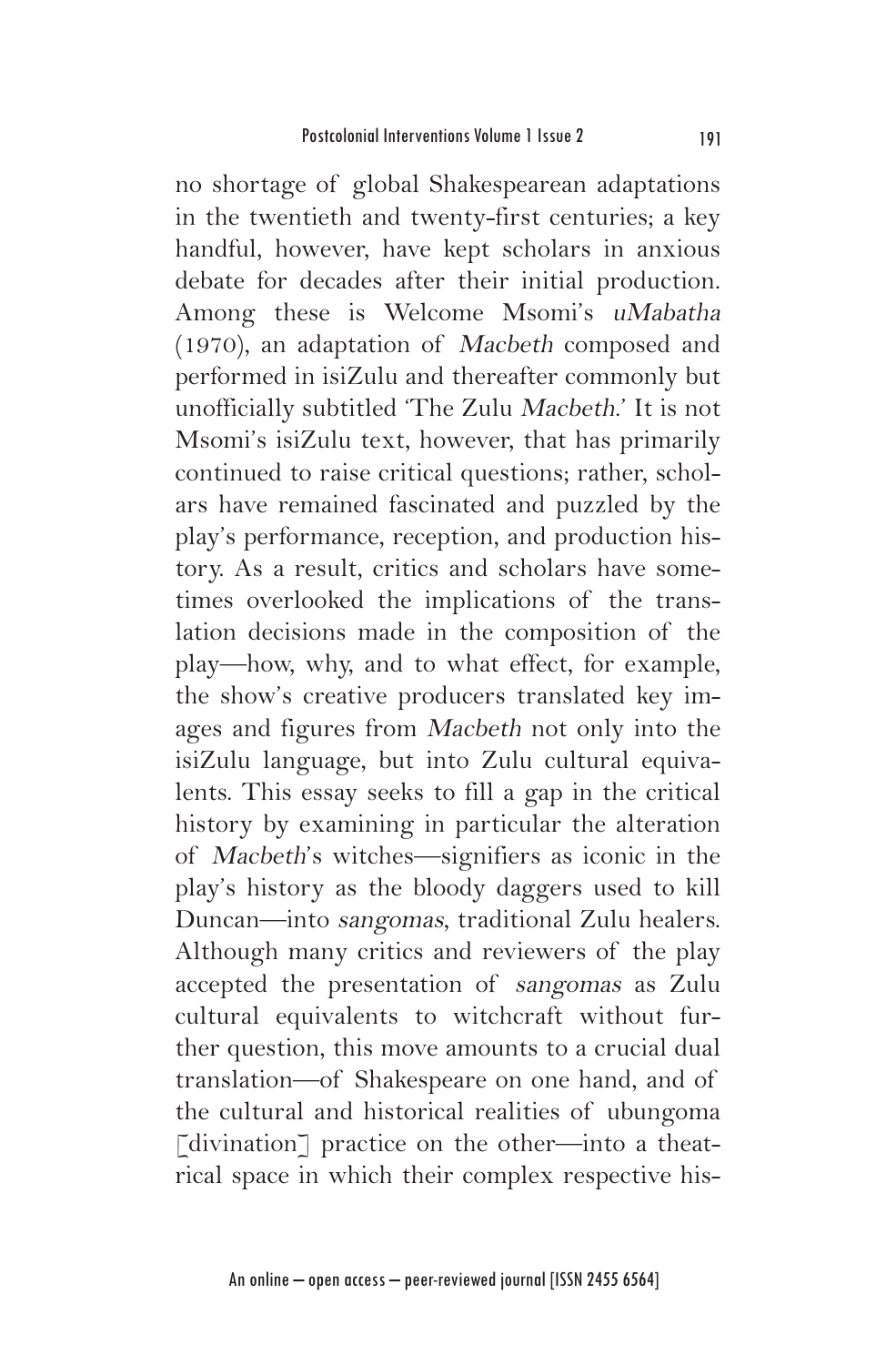tories in colonial and postcolonial South Africa are erased. In order to better understand this erasure and its potential to reaffirm British cultural hegemony, it is necessary to briefly trace both the history of Shakespearean dissemination in colonial and postcolonial South Africa as well as South Africa's own historical relationship to the sangomas working within it.

Shakespeare's dissemination throughout South Africa during the tumultuous colonial history of the early nineteenth century occurred in two major forms: the first was in the growth of colonial theatre, which began in military performances before receiving official inauguration in the opening of governor Sir George Yonge's African Theatre in 1801, celebrated with a production of Henry IV, Part One that the Cape Town Gazette glowingly hailed as a "'customary honor paid to our Immortal Bard'" (qtd. in Wright, Introduction 15). Despite a sweep of Puritan anti-theatrical sentiment in the 1830s, Shakespeare's plays continued to be performed throughout the nineteenth century for white settlers, for whom being involved in the consumption of Shakespeare offered proof of their "affiliations with the imperial and colonial centres" (Orkin, "The Shakespeare Connection" 235).

The more crucial realm in which access to Shakespeare and, by proxy, to these "imperial and colonial centres" was granted or denied was in early mission schools and later third-grade or work-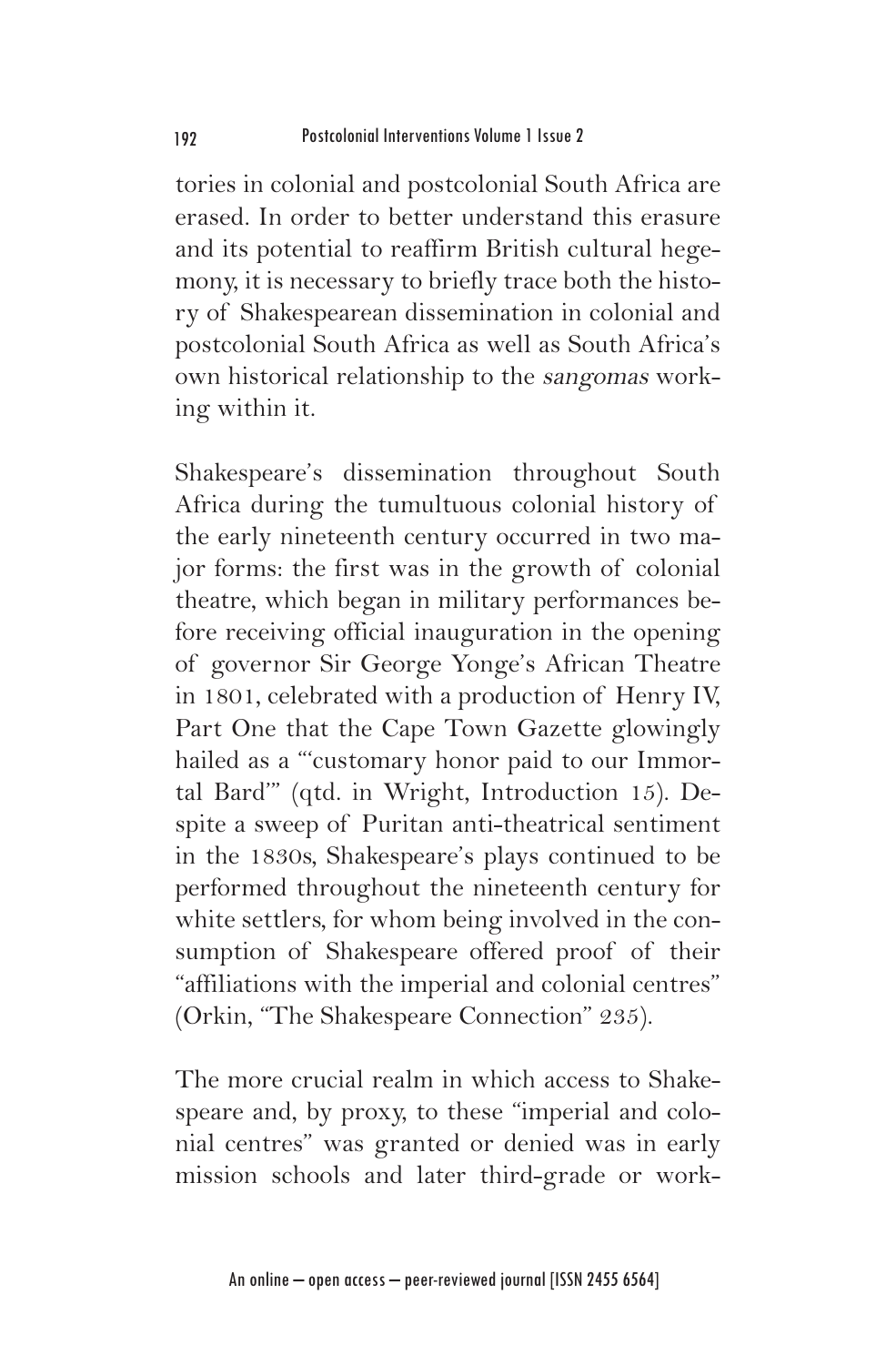ing-class schools. Although from a postcolonial standpoint we might expect missionary educators to have programmatically diffused Shakespeare and other canonical British authors among native South African children in a move toward assimilation, in reality educators who attempted to do so were countered by more utilitarian educational officials who saw little use for poetry and drama in a schooling system increasingly designed to create a middle-class workforce by teaching black and lower-class white South African children "Christianity, the English language, and vocational skills" (Johnson, Shakespeare and South Africa 29). Thus, while the English language was maintained as a 'civilizing' force in the education of black South Africans, the high-culture English literature that established a connection with the British metropole was withheld from most of the black South African population, save those whose expected vocation required more advanced administrative and technical skills or "exceptional trust and responsibility" in the case of future tribal chieftains (Watson 21). Literary education, then, was tied to the means of social mobility for certain colonial subjects—the selectiveness of its distribution in part defined the social and economic divisions colonists hoped to impose.

The postcolonial education system under the formalization of apartheid in the Bantu Education Act of 1953 deliberately diminished this previously open (albeit rare) social mobility, and the stress on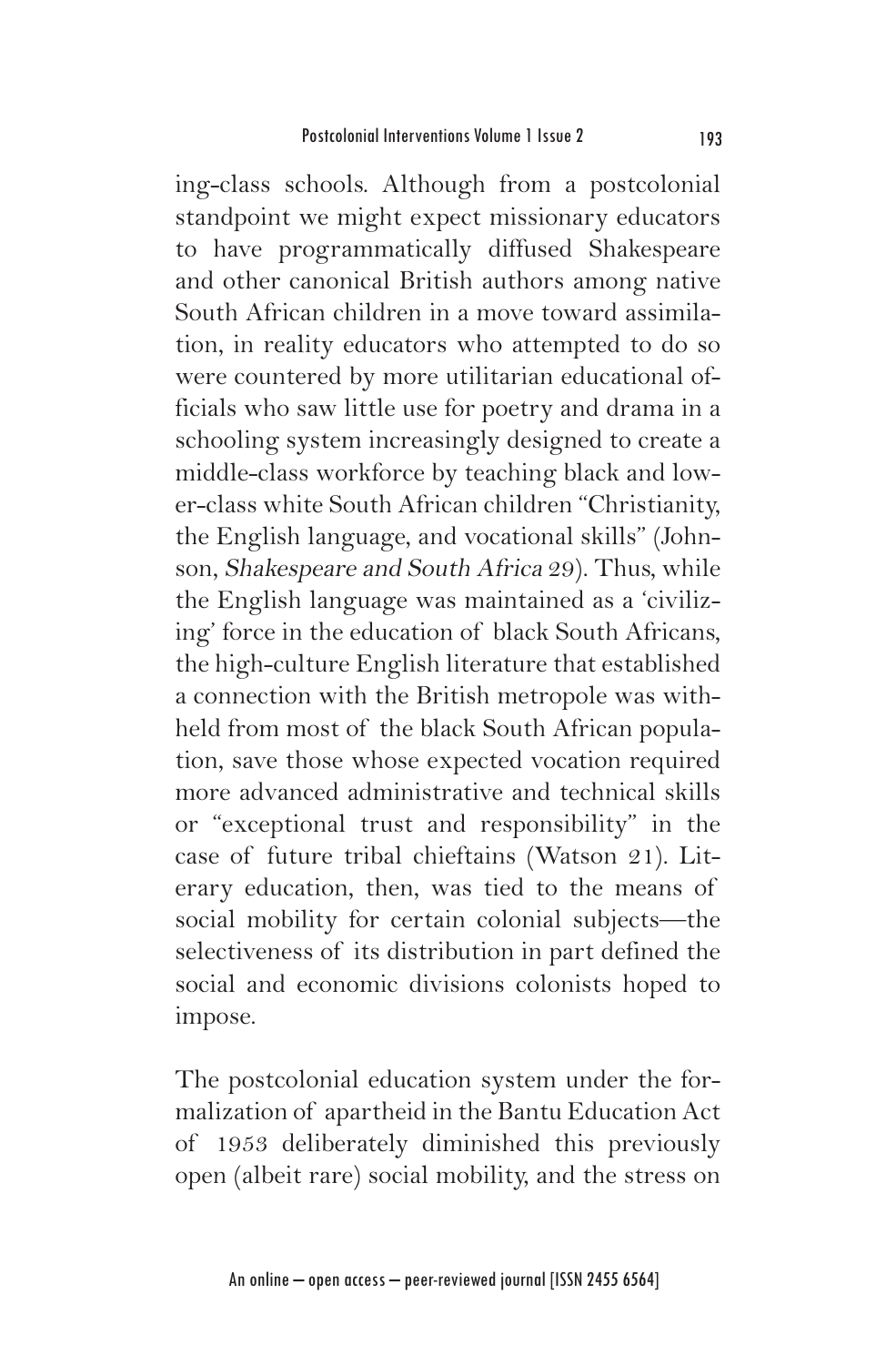black African vocational education that had formed a long-standing part of the racist undercurrent of educational policy became, again, overt. H. F. Verwoerd, Minister of Native Affairs and later South African Prime Minister, avowed to Parliament that "'There is no place for [the Bantu student] in the European community above the level of certain forms of labour. . . For that reason it is of no avail for him to receive a training which has as its aim absorption in the European community'" (qtd. in Johnson, Shakespeare and South Africa 163). The result of this anti-assimilatory ideology was that, according to David Johnson, the early years of apartheid saw only a very small percentage of the black student population (0.07 percent) placed in secondary schools where they would be exposed to and take exams on Shakespeare; it was only in the 1960s that Shakespeare was introduced to younger Bantu pupils as well, with "a strong emphasis on being able to summarize the details of the plot" (Johnson, Shakespeare and South Africa 170-71). The few interpretive readings of Shakespeare taught to black students seem to have mainly focused on the universality of Shakespearean themes as well as the demonstration in the plays of moral order and harmony, deliberately bypassing "[i]ssues such as those involving language and power, racism or conditions of material struggle," as Martin Orkin wrote in 1986 ("The Shakespeare Connection" 240). This restriction of interpretive possibilities (reminiscent of the colonial censorship of immoral content in fiction) was, as Orkin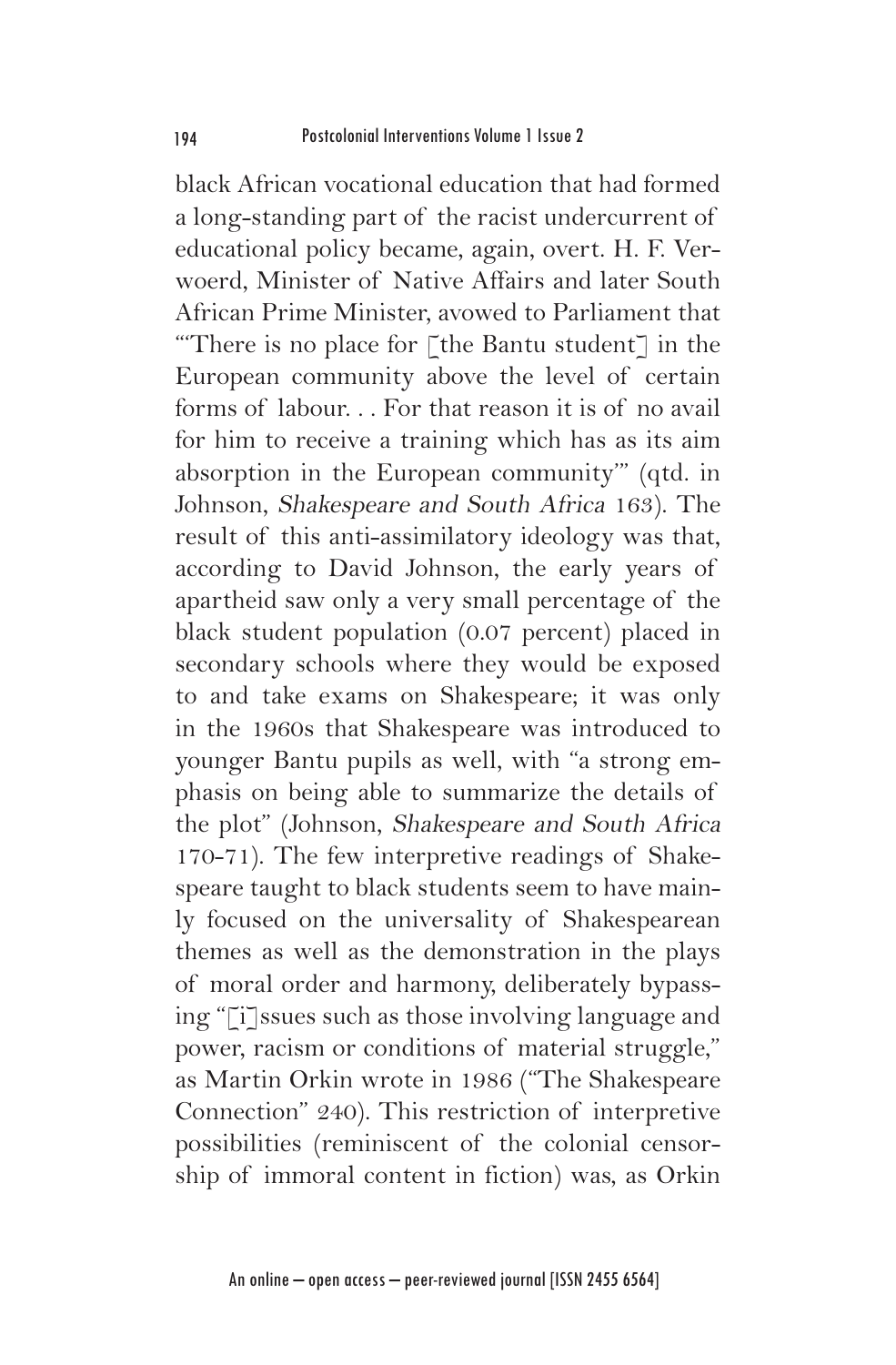has argued, implicitly if not explicitly connected to attempts to teach black South African children the appropriateness of their social place. Indeed, writer and actor Bloke Modisane acknowledged the educational intent to distance rather than elevate black students by pointing out in his 1963 autobiography Blame Me On History that Bantu education had been an "education for a Caliban" (Modisane 179).

For black South African writers like Welcome Msomi, then, exposure to Shakespeare was a carefully monitored part of their schooling as children, inscribed in such a way as to offer the Shakespearean texts as universal treasures while reminding students at the practical level of segregation and censorship that they were not allowed unquestioned access to the cultural and social power that Shakespeare represented. Msomi, for example, recalls encountering Shakespeare through a seventh-grade reading of Julius Caesar and an applauded performance of Mark Antony's oration that inspired him to pursue involvement in the theater; when he attempted to enroll in the University of Natal's Department of Speech and Drama, however, he was reminded that he "had to apply to the Minister of the Interior to get into a white university" (Msomi, "Why Macbeth?" 78). For a writer like Msomi to produce a Shakespearean adaptation in this environment was therefore to produce something already politically complex through its context within the South African apartheid system.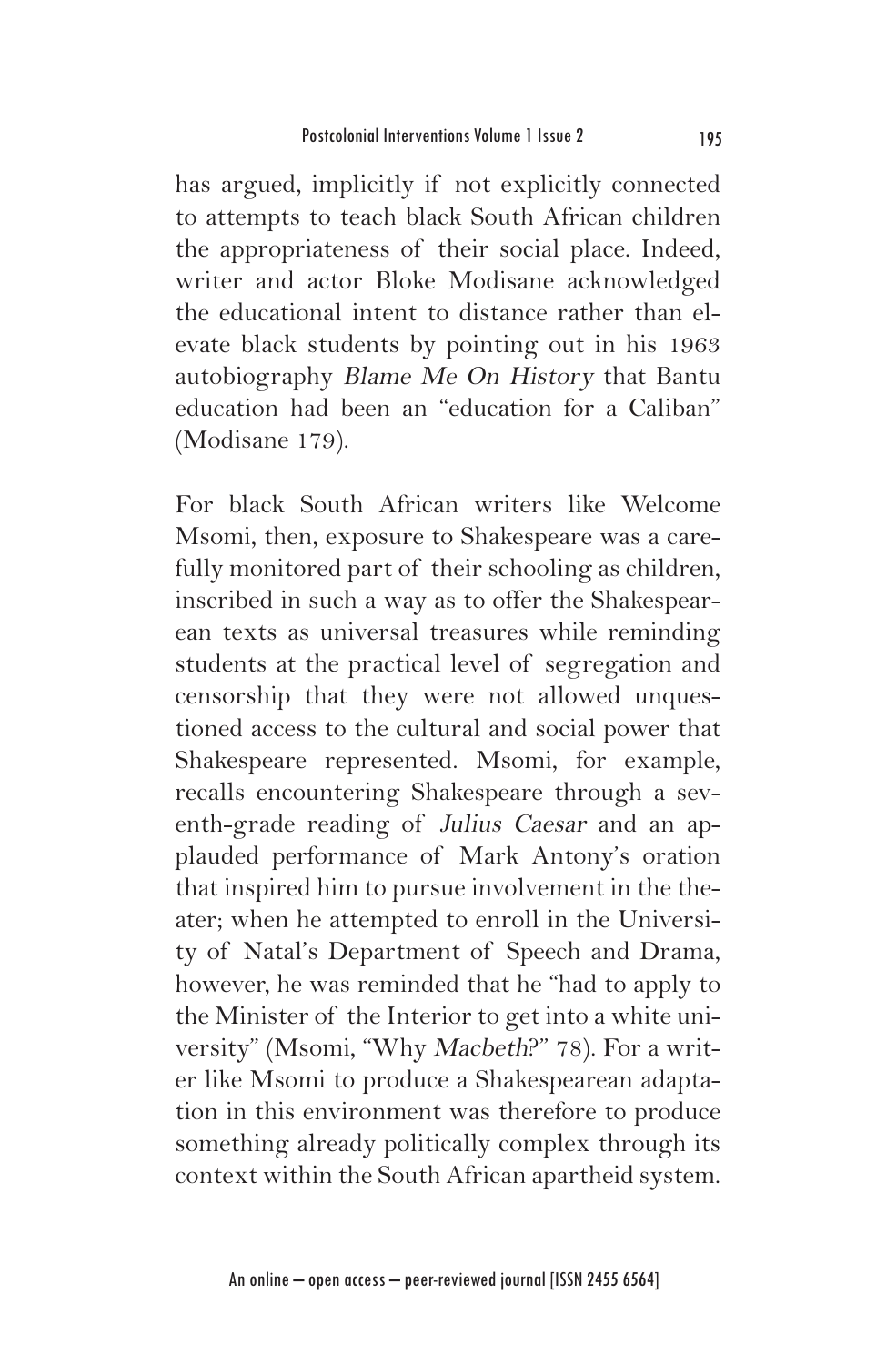Black South African writers' perceptions and uses of Shakespeare during this time, however, varied enormously. Contrary to British colonial and South African apartheid views that Shakespeare was either above politics or, if necessarily political, then at least committed to the kind of hierarchy and social order that reinforced rather than questioned colonization and apartheid, some South African writers like the late Es'kia Mphahlele, novelist Peter Abrahams, and short-story writer Can Themba argued for a Shakespeare that was, or could be, primarily sympathetic to Africa—an example of white settler culture that might not exclusively "dominate"  $\lceil$  and impoverish"  $\lceil$  black people ...  $\lceil \text{but} \rceil$  provide $\lceil \rceil$  the route to an enlarged self-consciousness" (Johnson, Shakespeare and South Africa 174). Can Themba, for example, acknowledged Shakespeare's role in the cultural imperial mission to spread the dominion of the English language recalling jokingly that Julius Caesar was the "starting point in the Shakespearean odyssey for many an African who has staggered through literacy," as it was for Msomi—while at the same time recognizing that gaining a Shakespearean education could be a form of resistance rather than imposition (150). Themba in fact encouraged black men to take on markers of European high culture like Shakespeare so that, in the face of their oppressors, they could " $\lceil t \rceil$ alk as if the high-brow things came naturally to you" and make their "trembling whitedom look[ ] round at you with that curious mixed reaction of fear, wrath and horror" (Themba 153).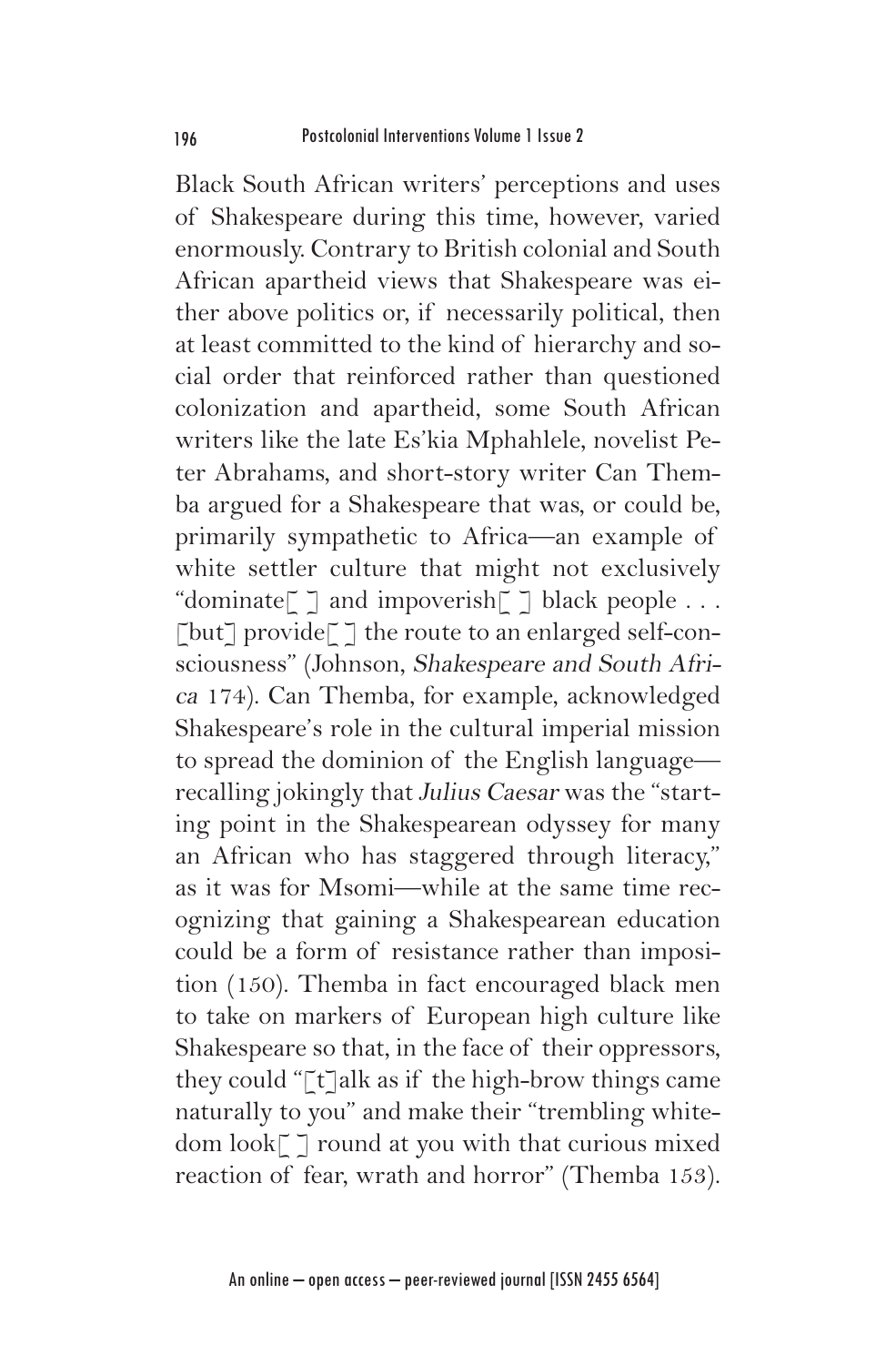The 'universality' of Shakespeare, which seemed to translate on political rather than idealistic grounds as 'superiority,' could be co-opted.

In the theater, the appropriation of Shakespeare took on added levels of complexity. Theater was already an available format for commenting on South African political crises; workshop plays, for example, like those of Athol Fugard, explored relationships with the institution of apartheid while also challenging the principles of segregation through multiracial casting and the collaboration of black and white artists—although the collaborative relationship was often somewhat hierarchical in that the plays usually "made use of white directors, devisers and managements" (Crow and Banfield, "South African 'Workshop' Play" 98). Shakespearean appropriation, too, could be deliberately subversive, especially within smaller independent and university theaters with the creative freedom to "interrogate[ ] the dominant racist ideology in production choices" (Quince 88). Even in appropriations lacking overt political messages, production choices in performing Shakespeare came with practically unavoidable political import. Given the history of English literacy teaching in South Africa, for example, the choice to perform Shakespeare in English or in another language made an immediate impact: as Kenyan writer Ngugi Wa Thiong'o argued in his Writers in Politics (1981), the language one in which one writes "predetermines the answer to the most important question for producers of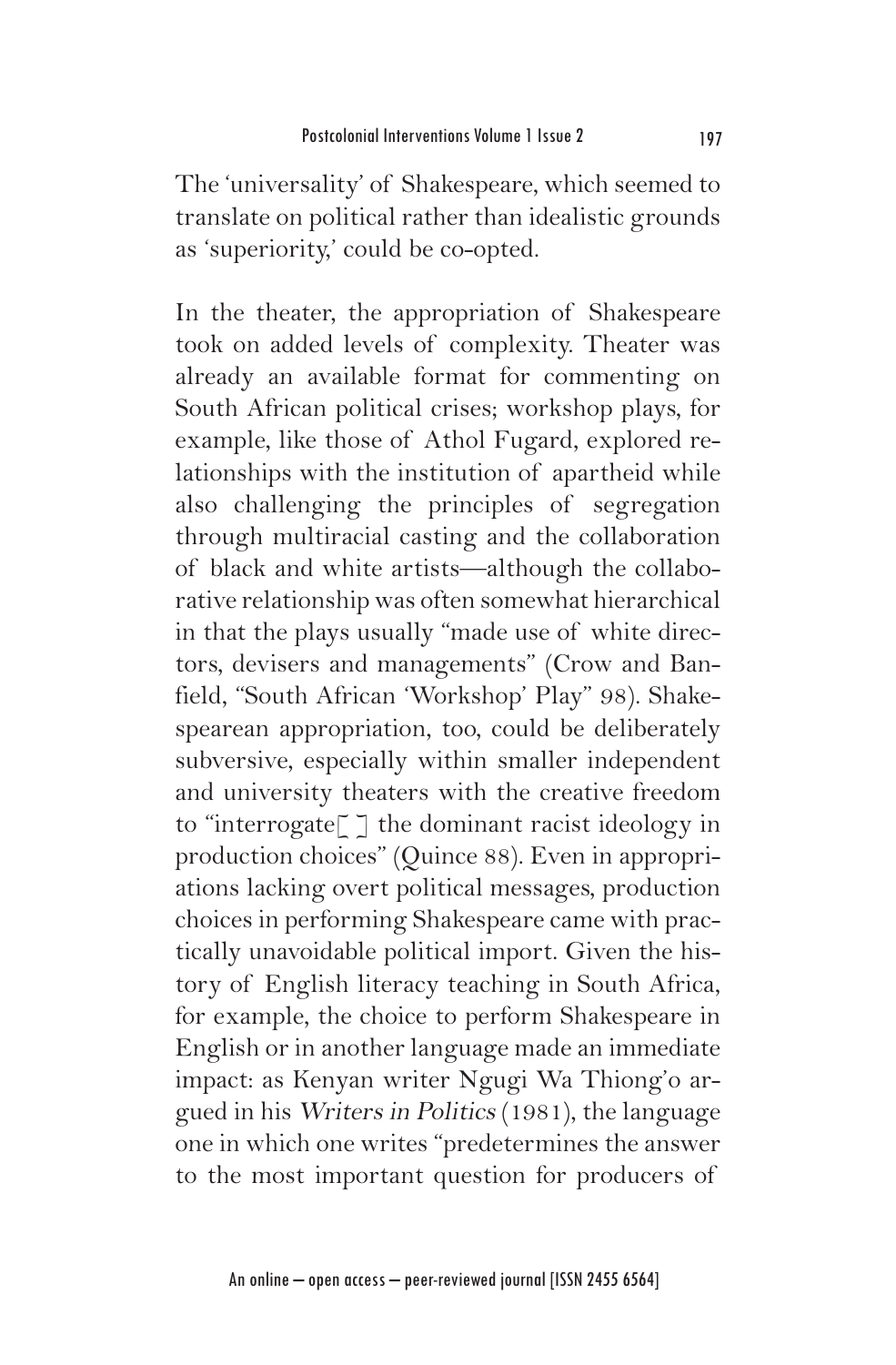imaginative literature: For whom do I write? Who is my audience?" (53-54).

This question was crucial for playwrights during apartheid, since theater audiences were racially segregated and English was not the dominant language in South Africa according to the percentage of speakers. In fact, as Natasha Distiller notes, South Africa's lingua franca, if it can be said to have one among its eleven official languages, is isi-Zulu, the language in which Msomi composed uMabatha: as of 2000, Theo du Plessis estimated that isiZulu had the greatest percentage of speakers in South Africa at 23%, followed by isiXhosa and English in only fifth place (Distiller, Shakespeare and the Coconuts 29; du Plessis 95-110). English, as the language of power in part because it was not the language of the majority, could be deployed in the theater as part of a claim to cultural authority, especially when combined with the cultural cachet of Shakespeare.

Writing or adapting plays in a South African language other than English makes a different claim: it offers evidence that the black South African, contrary to colonial logic, has "a language, a history, a culture of his own" (Crow and Banfield, Introduction 4). Writing in a non-colonial language may therefore be integrated into a sort of theatrical return-to-roots movement or what Nigerian playwright Wole Soyinka has called the "'quest for racial self-retrieval'", an attempt to recover "an Af-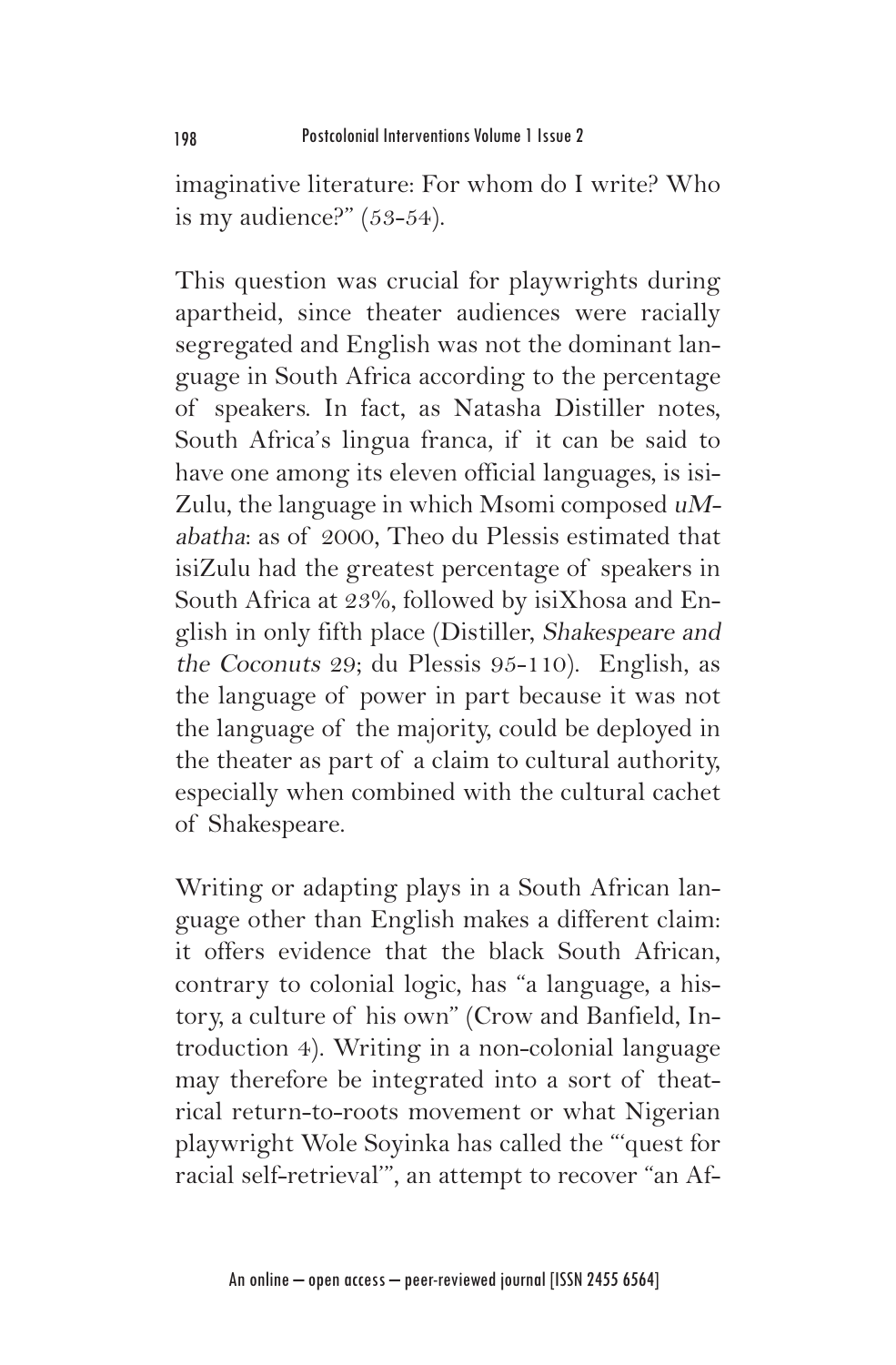rican cultural personality," but, crucially, without activating the impulse to reconstruct national identity through Neo-Tarzanist myth-making whereby "the 'difference' inscribed in traditional aesthetics is translated as a simple functionalism derivative of the mechanisms of the primitive mind" (Crow and Banfield, Introduction 6, 10; Price 26). For South African playwrights who wish through their work to achieve conformity and socio-cultural advancement, resistance and subversion, or something else altogether, they have at their disposal the tools of English and other South African languages, Western and indigenous theatrical practices, and Western and South African "cultural texts," described by Christopher Balme as carriers of cultural meaning that are "only fully comprehensible within the culture that produces and uses it" (4, italics mine). Whatever combination of these resources and codes South African playwrights deploy to create a theatrically syncretic product will almost inevitably be read in terms of political choices. For example, Christopher Balme suggests that the integration of cultural texts considered particularly 'African,' like song, dance, masking, oral stories and the like into "the framework of a [Western] theatrical text" from which colonialism denied their appropriateness "involves a process of cultural and aesthetic semiotic recoding which ultimately questions the basis of normative Western drama" (4).

Welcome Msomi's uMabatha, then, raises a host of questions based on its syncretic makeup and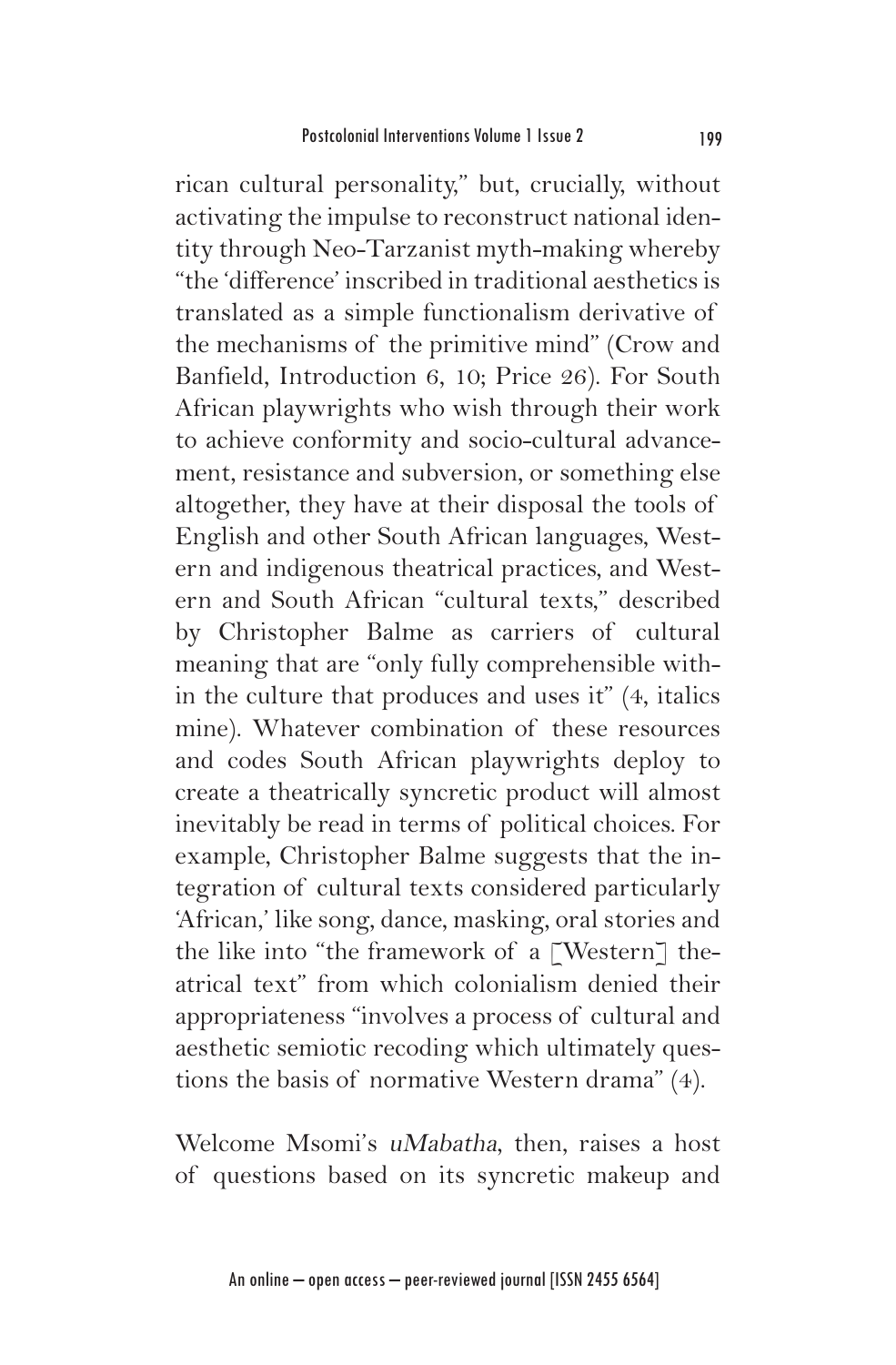background: it is an adaptation of a culturally exalted English text, written and performed in isi-Zulu, and staged both in South Africa and most famously in London, the British colonial metropole. Even more strangely, it is a collaboration among black and white South African artists whose contributions to the project have remained contested. Some backstory may be necessary here: when Welcome Msomi chose not to apply to the University of Natal through the Minister of the Interior, he channeled his artistry into the creation, in 1965, of his own company, the Black Theatre Company based in Durban. One of his original plays, Qondeni, ran at the University of Natal, where Elizabeth Sneddon, the contemporary head of the Department of Speech and Drama into which Msomi had once hoped to gain entry, saw it and apparently lamented its "'detrimental' portrayal of Zulu people" (Wright, "Zulu Play or Shakespeare Translation?" 112). The concept of uMabatha, a version of Macbeth based on "'the tribal history of the Zulu,'" was to be a positive alternative to this 'detrimental' portrayal, suggested by Sneddon to Msomi after, according to Sneddon, it had been previously suggested to her by P. P. Breytenbach in a meeting with the Performing Arts Council (Wright, "Zulu Play or Shakespeare Translation?" 111-12). Msomi tells the story differently: according to Msomi, Sneddon had not proposed a Zulu version of Macbeth, but recommended only that he "'do something Shakespearean,'" at which point he decided that "out of all the plays of Shakespeare,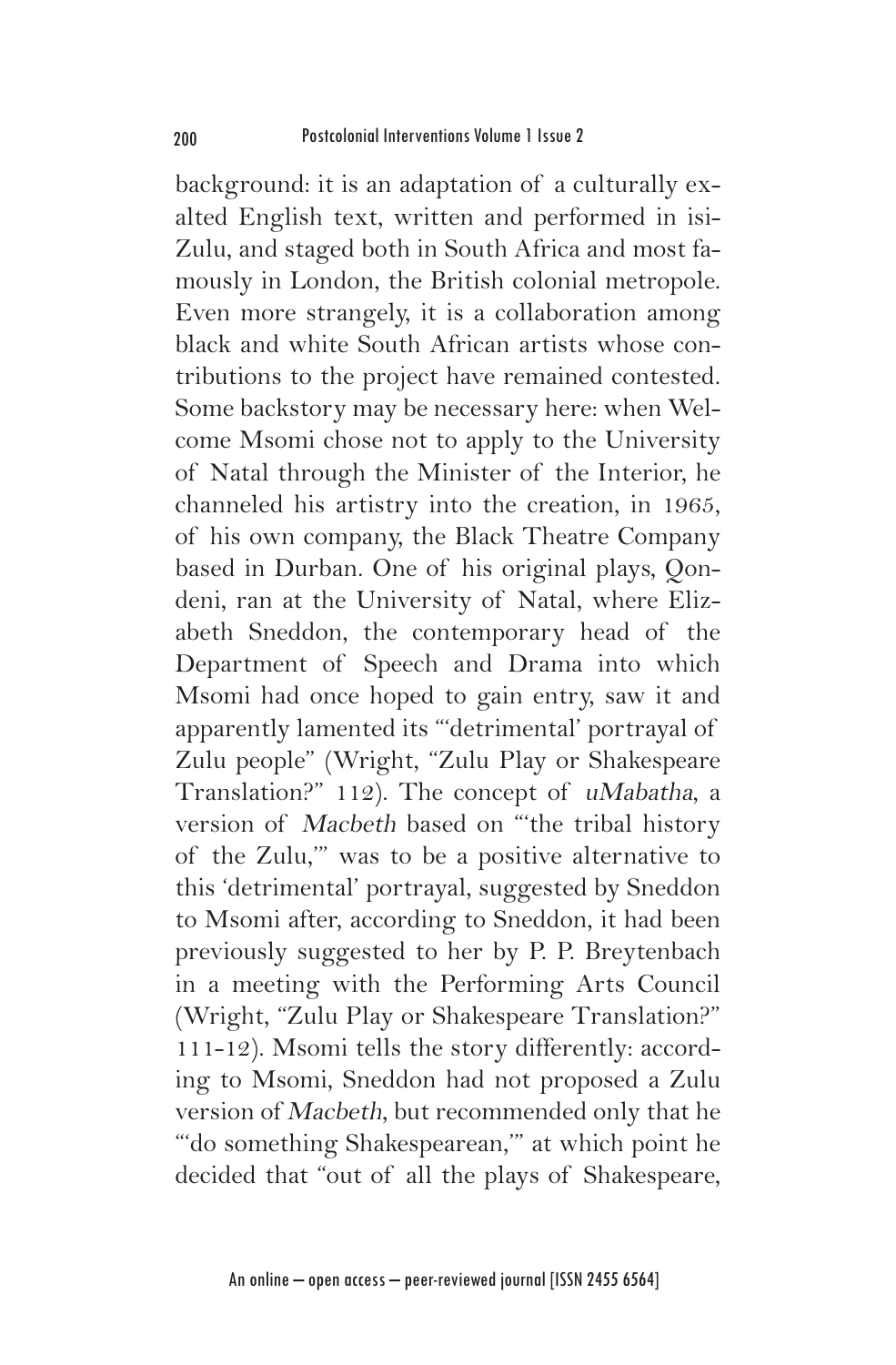the one that would fit in well with the Zulu history would be Macbeth" (Msomi, "Why Macbeth?" 75). The original production's director, Pieter Scholtz, offers a third narrative: according to Scholtz, he had told Sneddon previously that he "would like to do a production of Macbeth using the African Tribal experience in place of the clan system that is evident in the play," and, after the concept for the whole production had been planned out, the two professors recruited Msomi as an 'assistant' (Scholtz 40).

The debates over the roles that Sneddon, Scholtz, and Msomi played in the production of uMabatha have raised problems for critics and scholars attempting to determine just what the play was intended to do. Analysis of the production therefore usually falls along dichotomous lines, depending in part on the perceived relative responsibilities of its black and white originators. Was it an effort headlined by a Zulu playwright to stage a return to roots in terms like those described by Wole Soyinka through the unexpected use of Shakespeare? Or was it an exploitation of Zulu culture orchestrated by and for a primarily white community? Was it "syncretic theatre," a conscious use of Western and Zulu cultural texts to produce something new and meaningful, or was it syncretic theatre's more dangerous counterpart, "theatrical exoticism," which by nature "pays no heed to the original textuality of the elements it appropriates," but merely "recode[s] and semanticize[s] [them] in an en-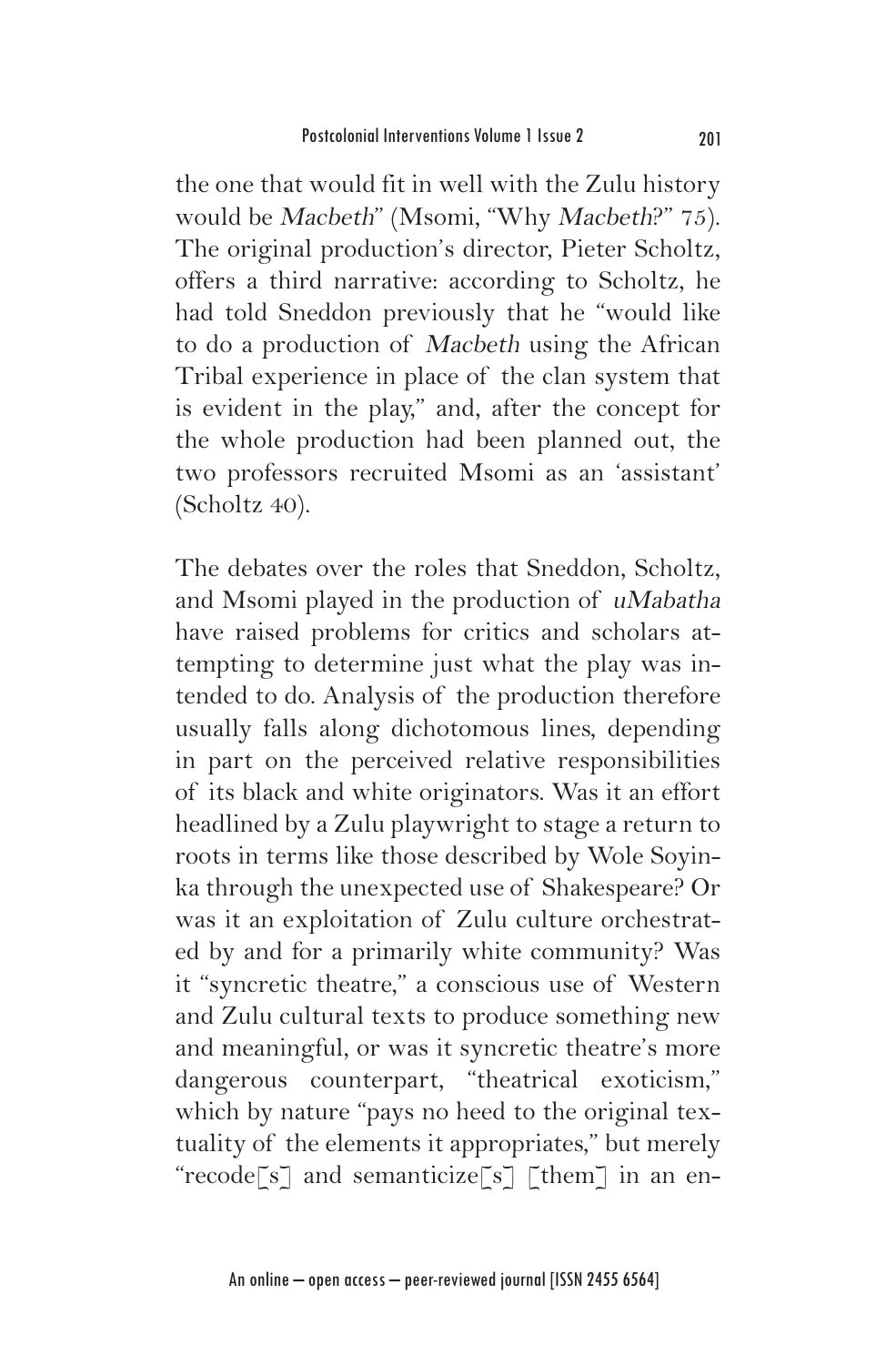tirely Western aesthetic and ideological frame"? (Balme 5). Was this a production of Zulu culture through the medium of Shakespeare, or Shakespeare through the medium of Zulu culture?

Although the show's producers say little about what they were trying to do beyond acting on the exciting parallels that they noticed between 'Zulu tribal history' and Macbeth, the show's production materials offer more explicit evidence about the show's intentions: according to the program for the show's premiere at the University of Natal's Open Air Theatre, uMabatha was meant to be viewed as "'a Zulu drama on the theme of Macbeth'"—not merely an adaptation of Macbeth, but "'a dramatization of a fierce and momentous epoch in South African history which uses the plotline and conventions of Shakespeare's play to give greater resonance to its fable of authority, assassination and treachery'" (qtd. in Wright, "Zulu Play or Shakespeare Translation?" 105). When the play ran in London at the World Theatre Season at the invitation of Peter Daubeny in 1972, the program defined this 'momentous epoch' more narrowly as the rise and fall of Shaka, the icon held responsible for the consolidation of the Zulu kingdom in the early nineteenth century—and, according to Mervyn McMurtry, a mere marketing ploy for the performance (McMurtry 313).

There are good reasons to think so. What the play claims to be portraying by casting itself as a sus-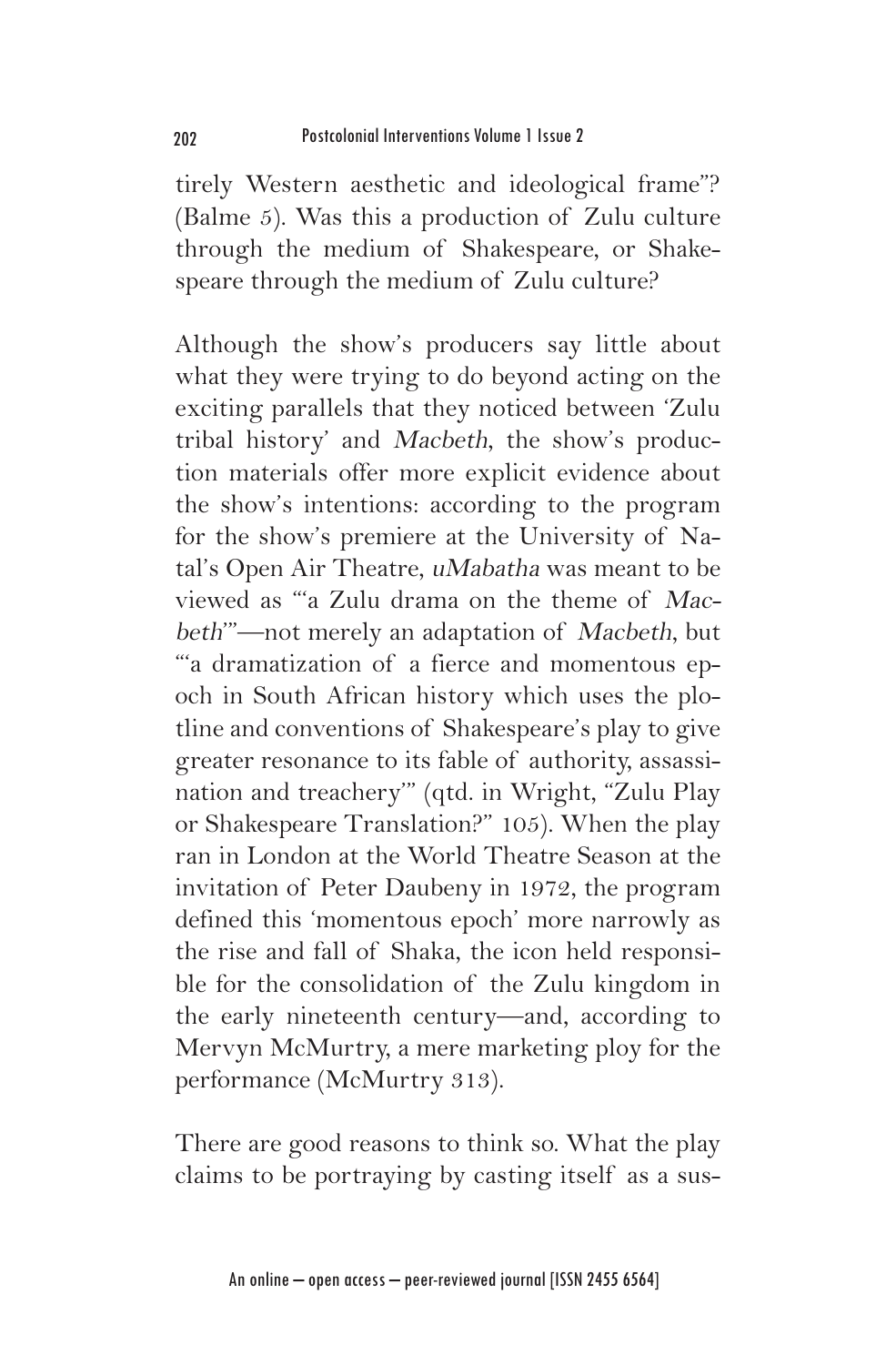tained allusion to Shaka and a 'fierce and momentous epoch in South African history' is, in part, the history of the mfecane, the reconfiguration of Nguni-language tribes in southeastern South Africa through territorial warfare waged by the paramount chieftaincies of the Mabhudu, Ndwandwe, Mthethwa, and Qwabe (Buthelezi 23). It was into this fray that Shaka eventually led the minor Zulu clan, consolidating other clans into the Zulu Kingdom—for this, he was gradually immortalized as the greatest representative of Zulu strength and obstinacy, entering into popular imagination as something like a Zulu Caesar, thanks especially to the publication of E. A. Ritter's popular and mostly invented biography Shaka Zulu in 1955 (Wylie 82-86). One event passed down through literary records that has contributed to Shaka's mythology is his assassination through the political mechanisms of his half-brother Dingane, who was himself overthrown by another half-brother, Mpande, with the aid of Boer forces (Laband 87-96). Were this narrative to be imposed onto that of Macbeth, Macbeth himself would most closely resemble Dingane, the assassinator overthrown with foreign aid, but uMabatha draws the explicit connection between Macbeth and Shaka, likely for the sake of the sheer power of the Shaka myth, which was invoked by Mangosuthu Buthelezi as a nationalist symbol for the Inkatha movement for tribal autonomy (Quince 55-56).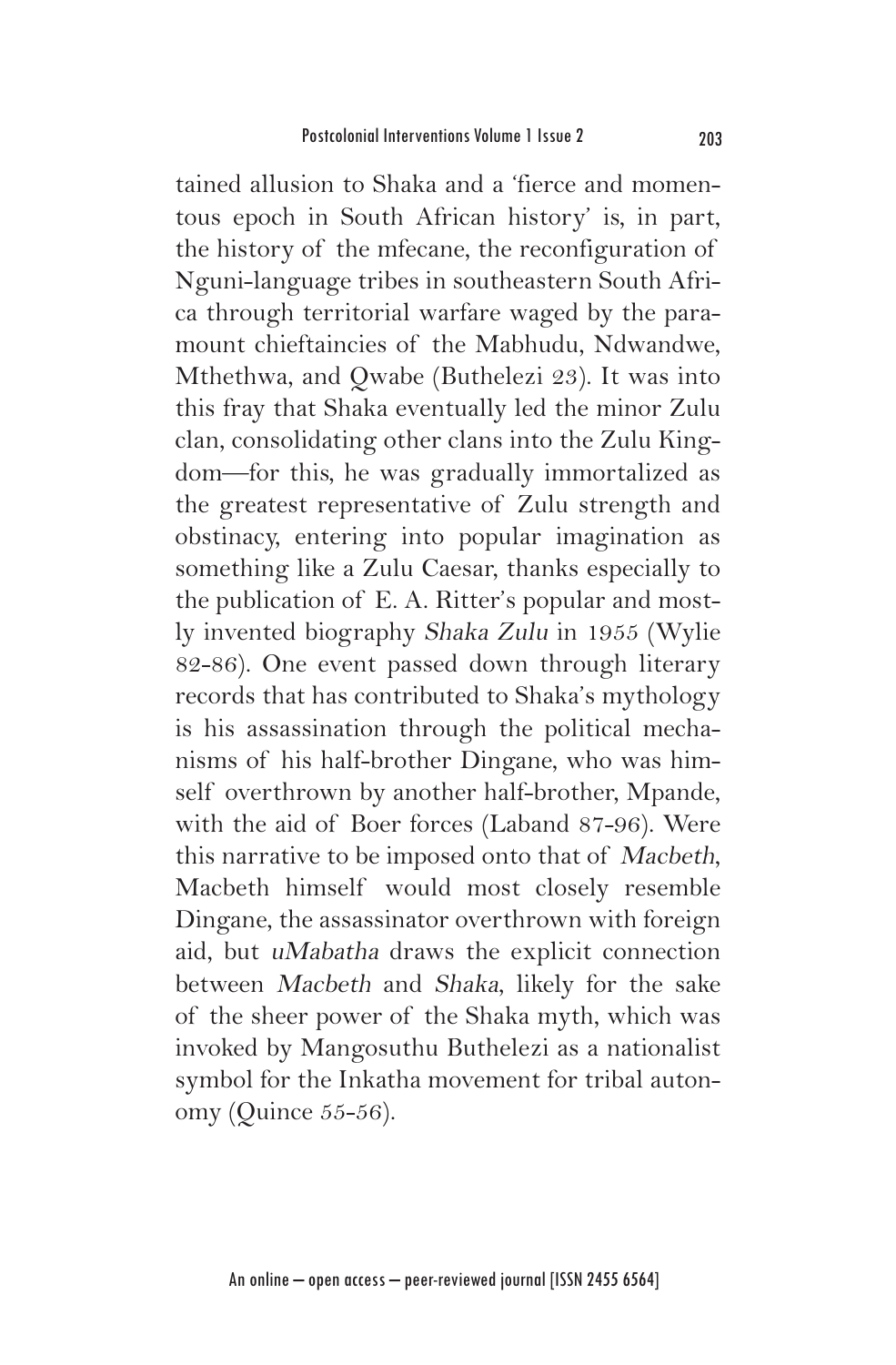The play's claims to cultural and historical authenticity were countered, to some degree, by the observation of viewers that it followed the Shakespearean plot almost exactly. In fact, the production is surprisingly quickly locatable on the spectrum of dramatic adaptation defined by Michael Etherton, in which dramatists can make five general adaptive moves:

- 1) the changing of proper nouns (characters, places, titles);
- 2) the changing of period or setting;
- 3) the changing of the framework or context;
- 4) the changing of the story itself;
- 5) and the changing of themes or final 'points.' (Etherton 102-03)

uMabatha translates language and imagery, but not plot: Elizabeth Sneddon affirmed Pieter Scholtz's claim that in preparing the play he "'took the European images and found equivalents for them in the Zulu experience of animal images,'" then asked Welcome Msomi to produce an isiZulu-language text (qtd. in Wright, "Zulu Play or Shakespeare Translation?" 114). And according to Scholtz, the first equivalent he looked for was for Macbeth's three witches: in his first discussion with Sneddon about the possibility of producing a South African Macbeth, he says, "We talked about it and I discussed the witches. We would use sangomas" (40). Msomi also claims that the translation of the witches were the first part of his pitch to Sneddon: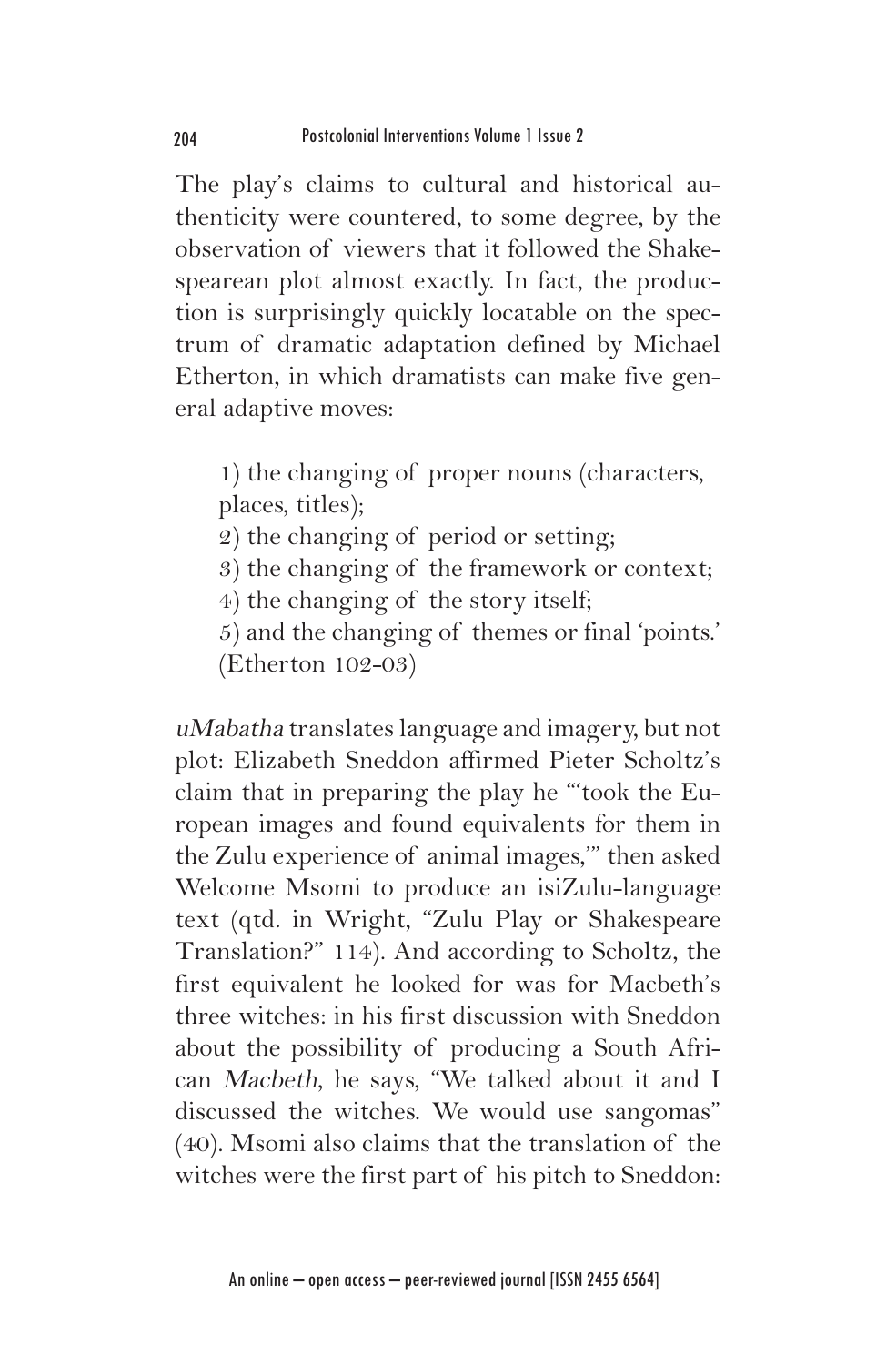upon making up the name uMabatha on the spot in conversation with Sneddon, Msomi says that "I went on to tell how the play was going to open with music and dances of the diviners instead of the witches" ("Why Macbeth?" 75).

The translation of the witches also played a key part in working with the acting troupe for the production, according to Scholtz, who says that they began rehearsals using the English Shakespearean text, a process which Scholtz has said put him "in despair" because "the cast couldn't cope with the blank verse," and even his attempts to explain "what the language was about" failed to improve their performances. So, during the next day's rehearsal he directed the actors to "'try the opening witches' scene, 'When shall we three meet again,' but, I said, 'you do it for me as three sangomas coming together and you do it in Zulu.'. . . Well, it was an absolute revelation and a miracle" (Scholtz 40- 41). The choice to write the play in isiZulu was, according to Scholtz's narrative, not a cultural statement or reclamation, but a solution to the problem of English illiteracy, while the sangomas became the test case for transposition into the Zulu idiom.

Pieter Scholtz, then, did not view uMabatha as an original Zulu play, but as "'a Zulu version of Macbeth'"—and viewers of the play's London run seemed to agree, treating it in reviews primarily as Macbeth dressed up in Zulu clothes. This meant that the Zulu cultural texts included in the pro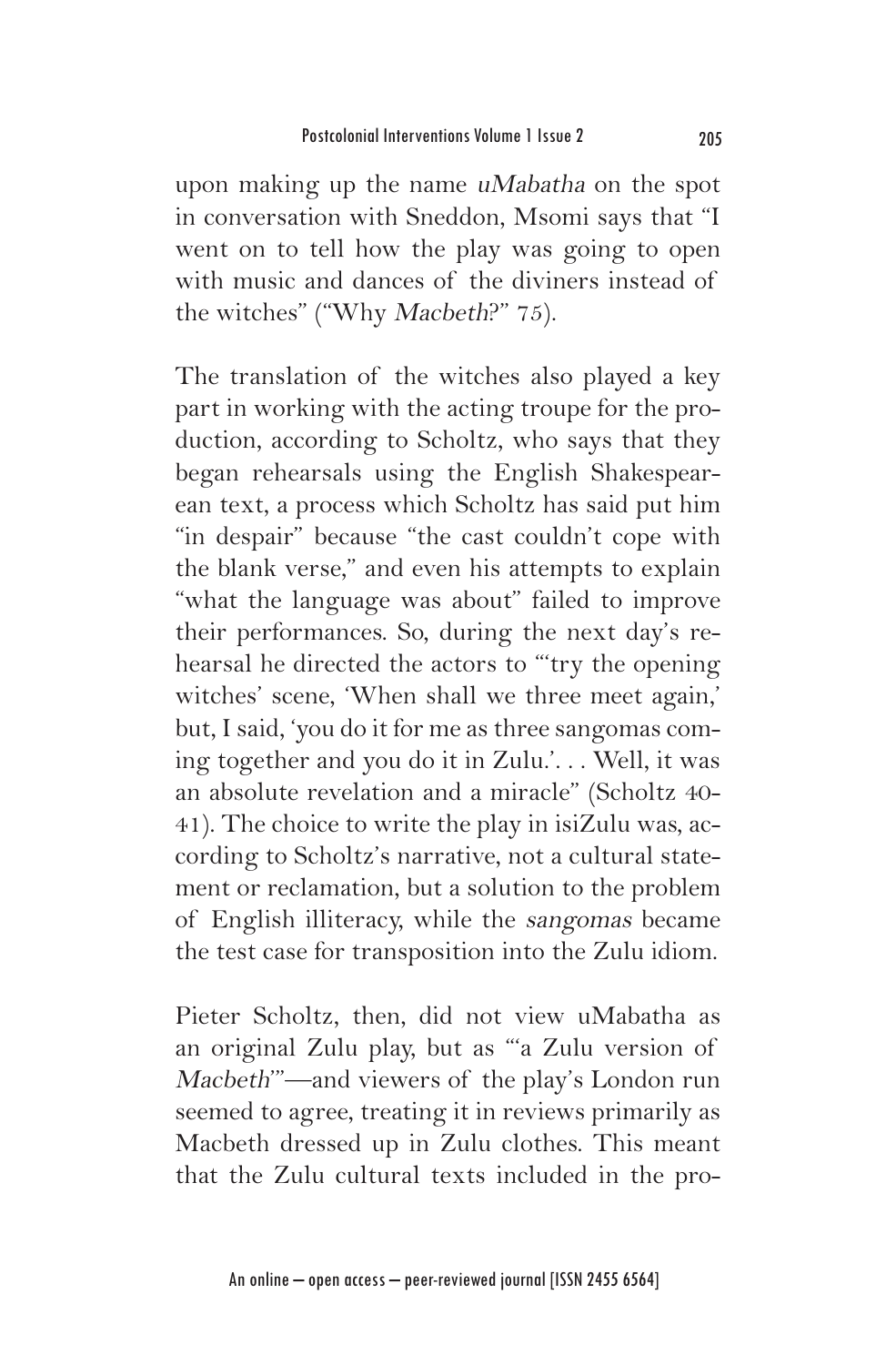duction were, for most audiences, largely matters of spectacle. For newspaper reviewers, for example, aspects of the production like dancing and drumming were interpreted as "instinctive" South African forms of expression that allowed the audience to glimpse true tribal culture, while for some academic scholars like Kate McLuskie, who attended the play's Globe revival in 1997, these cultural texts were gimmicks that catered to crude audience desire for exotic display while distracting from any attempt that might have been made to give "a more discerning audience an insight into the real social and political relations of contemporary South Africa" (McLuskie 155). Both kinds of responses, as Laurence Wright has pointed out, frequently mistook the Zulu cultural and performance idioms on which uMabatha drew (but with different intentions, executions, and results than the idioms enacted in their local contexts). And one thing that both responses tended to take for granted was the translation of the witches into sangomas—because sangomas are not witches.

Sangomas are, rather, practitioners of a particular form of South African traditional healing often referred to in English as divination. Sangomas are specifically selected by ancestral spirits, amadlozi, to undergo training to become sangomas; they have the special ability to communicate with the ancestors, primarily their own paternal ancestors, in order to carry out consultations with clients that may involve determining the source of a per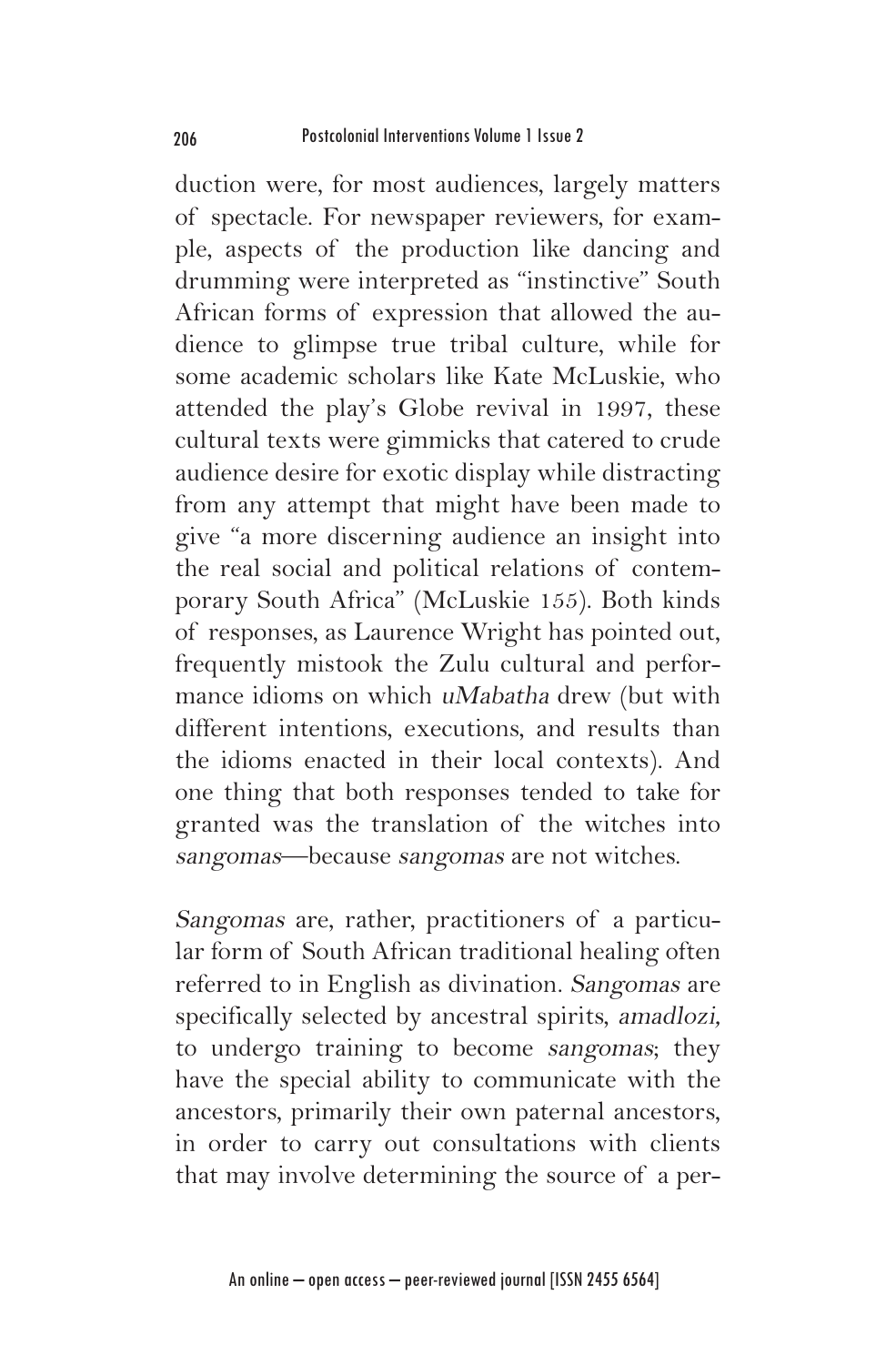son's illness or misfortune and advising treatment or divining the unknown by casting and reading bones that are manipulated by the amadlozi to reveal a message. They also frequently have extensive knowledge of umuthi wokwelapha, the herbal medicines used for healing that are also made and distributed by inyangas ['herbal doctors']. The practice of what we might think of as witchcraft falls under the different umbrella of practices labeled in isiZulu as abathakathi. The form of sorcery that perhaps most closely resembles popular Western conceptions of witchcraft is what Zulu social scientist Harriet Ngubane terms "night-sorcery": this type of sorcery is practiced by an evil being who may have familiars like baboons; he may also resurrect corpses to do his bidding and prepare umuthi wokubulala, medicine used for harming, which he scatters in the pathway of victims (31-34). But this kind of sorcerer, Ngubane stresses, is usually a man: while women can be sorcerers, she found during her research in the Nyuswa Reserve that women were most commonly accused of "day-sorcery" born out of personal animosity or jealousy and acted upon by poisoning the victim's food, placing dangerous medicines in their path, or stealing portions of the victim's sacrificial animals (35). Sangomas, in contrast, were rarely suspected of sorcery, despite their knowledge of medicinal preparation; Ngubane suggests that this is because "the spirits which possess the diviners expect of them a high moral code" (34).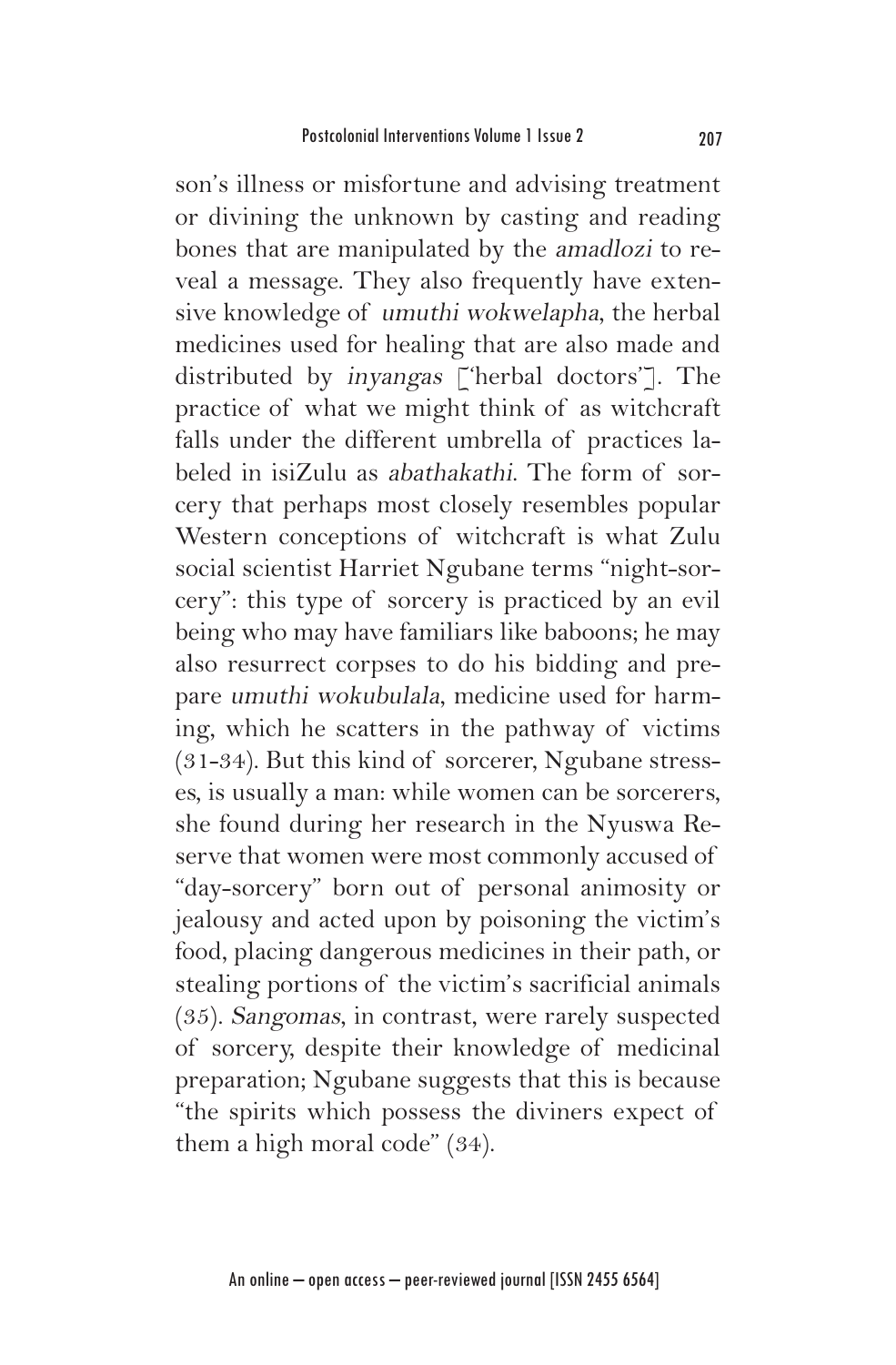The relationship of sangomas to such witches is in fact partially antagonistic. During the period of the Zulu kingdom, the time in which uMabatha claims to be set, sangomas played a crucial role in witch trials: if someone raised an accusation of witchcraft, the chief and his head sangoma would preside over a hearing called an umhlahlo, at which the sangoma would 'sniff out' the alleged witches (Flint and Parle 312-22). Sangomas were thus sometimes closely associated with the chief as "arbitrators of justice [who] represented the existence of a judicial and political system that threatened to interfere with the implementation of white rule" (Flint and Parle 314). Moreover, early colonists and missionaries sometimes mistook the practices of diviners as witchcraft—a significant mistake, given the commonly held notion that African belief in and practice of witchcraft demonstrated "'primitive' or 'pre-logical' thinking" (Moore and Sanders 2). Attempts to wipe out South African superstition led to the outlawing of traditional healing practices throughout Natal and Zululand during the nineteenth century, although in the 1880s, once anti-witchcraft measures had proved unsuccessful, colonial officials in the region issued a Code of Native Law that licensed at least "those African healers who posed the least threat to the colonial state and most closely resembled biomedical practitioners"—primarily inyangas, who could then commercialize and professionalize their occupation (Flint and Parle 315).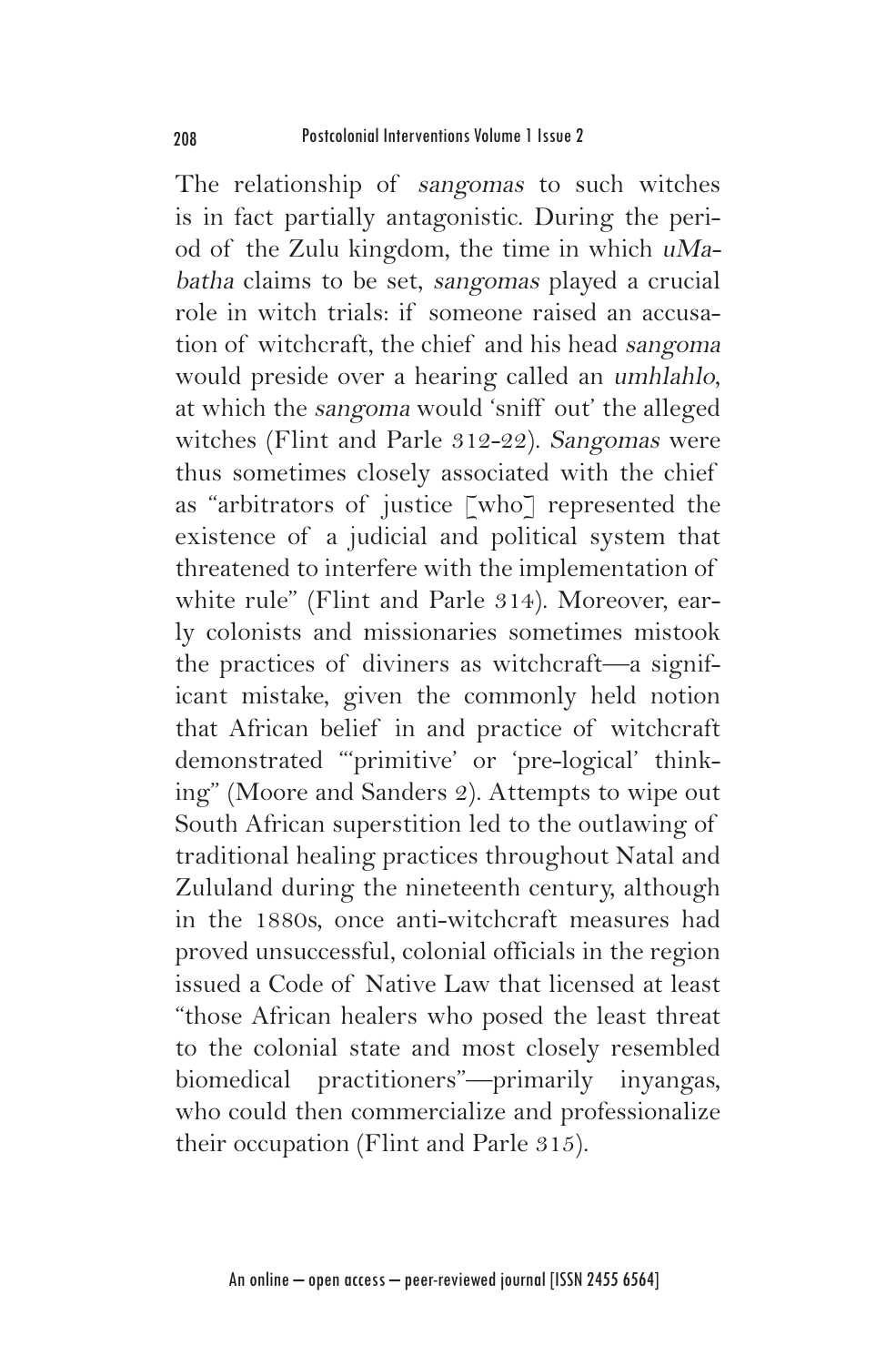Sangomas continued to cause concern for the colonial and eventually apartheid establishments due to their role in witch trials: colonial attempts to eradicate widespread belief in witchcraft often involved punishing those who raised witchcraft accusations, including the sangomas responsible for 'sniffing' witches out. The same measures were behind the Suppression of Witchcraft Act No. 3 of 1957, amended in 1970, which "consolidated earlier colonial laws into unified legislation for the whole country" and instituted potential fines, imprisonment, or whippings for individuals who accused others of witchcraft (Niehaus 186). The Act targeted sangomas as well, legislating a possible fine of R200 or two years of imprisonment for "those who claim to possess the powers of divination" (Niehaus 186). After the end of the apartheid state, the handling of witchcraft and traditional healing practices remained a matter of importance for at least two primary reasons: the first is that the last decade of apartheid government had witnessed over 389 witchcraft-related killings in South Africa, and the new South African government was unsure how to discourage such violence; and second, the occurrence of HIV/AIDS in South Africa was sometimes attributed by locals to the practice of witchcraft, which could lead to individuals with symptoms of the disease consulting sangomas rather than or prior to biomedical practitioners (Ashforth 211-12). One response to both of these issues has been the attempted regulation and registration of traditional healers, including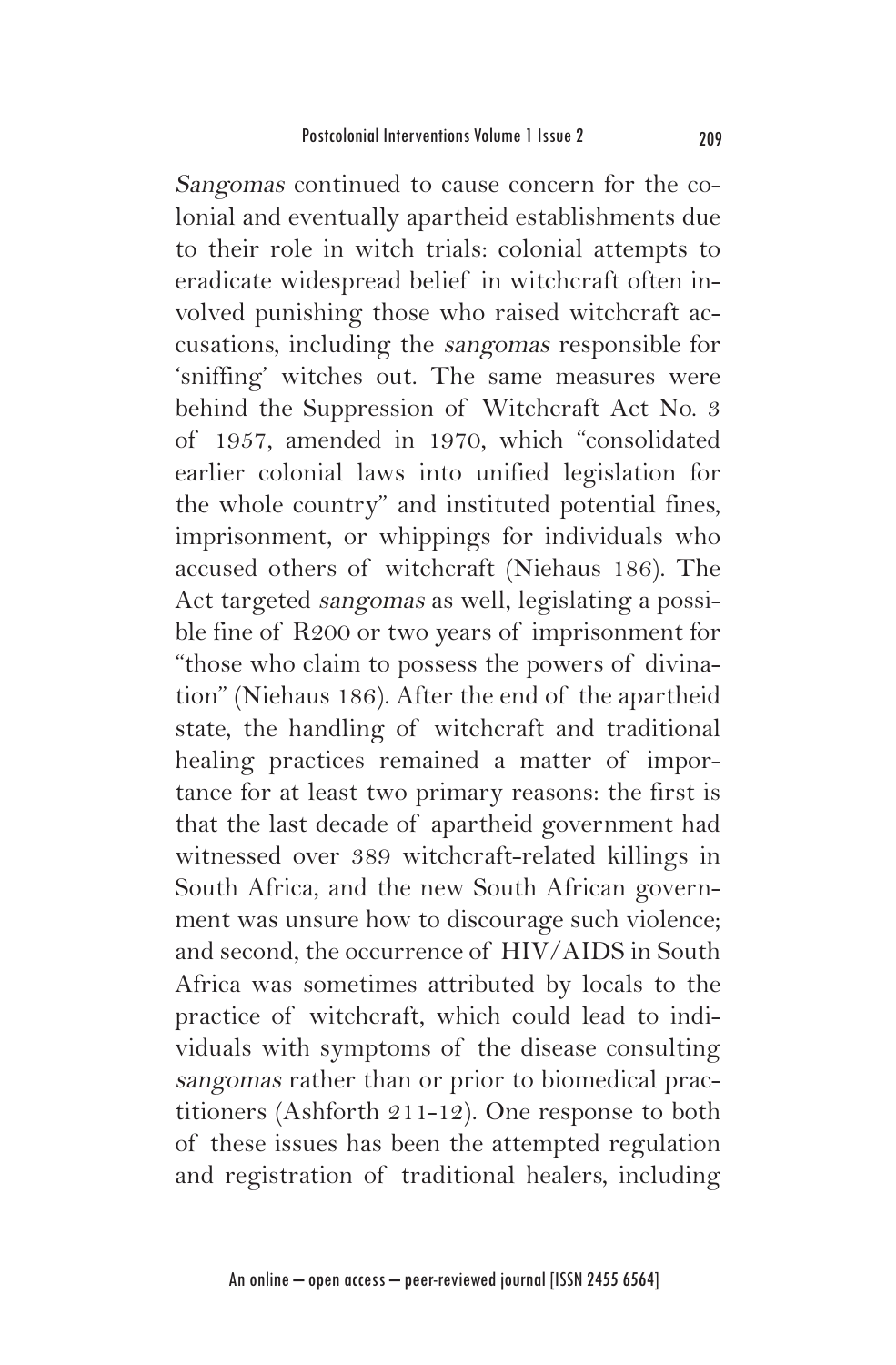sangomas, combined with collaboration between traditional medicine and biomedicine in combatting HIV/AIDS (Mbatha et al.; Harrison).

Sangomas have thus occupied a number of roles in relation to the South African government, in a trajectory that we might call the inverse of Shakespeare's: whereas Shakespeare was a marker of civilizing high culture, divination practices were viewed by colonial powers as evidence of the need for civilizing forces. Yoking the two together on stage could potentially destabilize the cultural hierarchy that has historically existed between them, but is that what happened in uMabatha? The convoluted reception of the play, as well as the text itself, suggest perhaps not. First, many contemporary reviews interpreted the sangomas as witches: Carole Woddis, for example, glosses the word sangomas as "witches," while Ben Brantley similarly refers to the figures as an "athletic trio of witches." For viewers like Greg Doran, the presence of what he perceived to be witches were crucial to uMabatha's success; Doran, having seen the play in Johannesburg in 1995, expressed his pleasure at watching Macbeth "'in this context, in a society with a real relationship to witchcraft,'" in contrast to British productions which, precisely because of the death of witchcraft as a matter of "mass popular interest" in the British Isles and America after the 1950s, were doomed to "fail" (qtd. in McLuskie 164). Even The Globe Theatre's own summary of a 2001 revival refers, in its explanation of the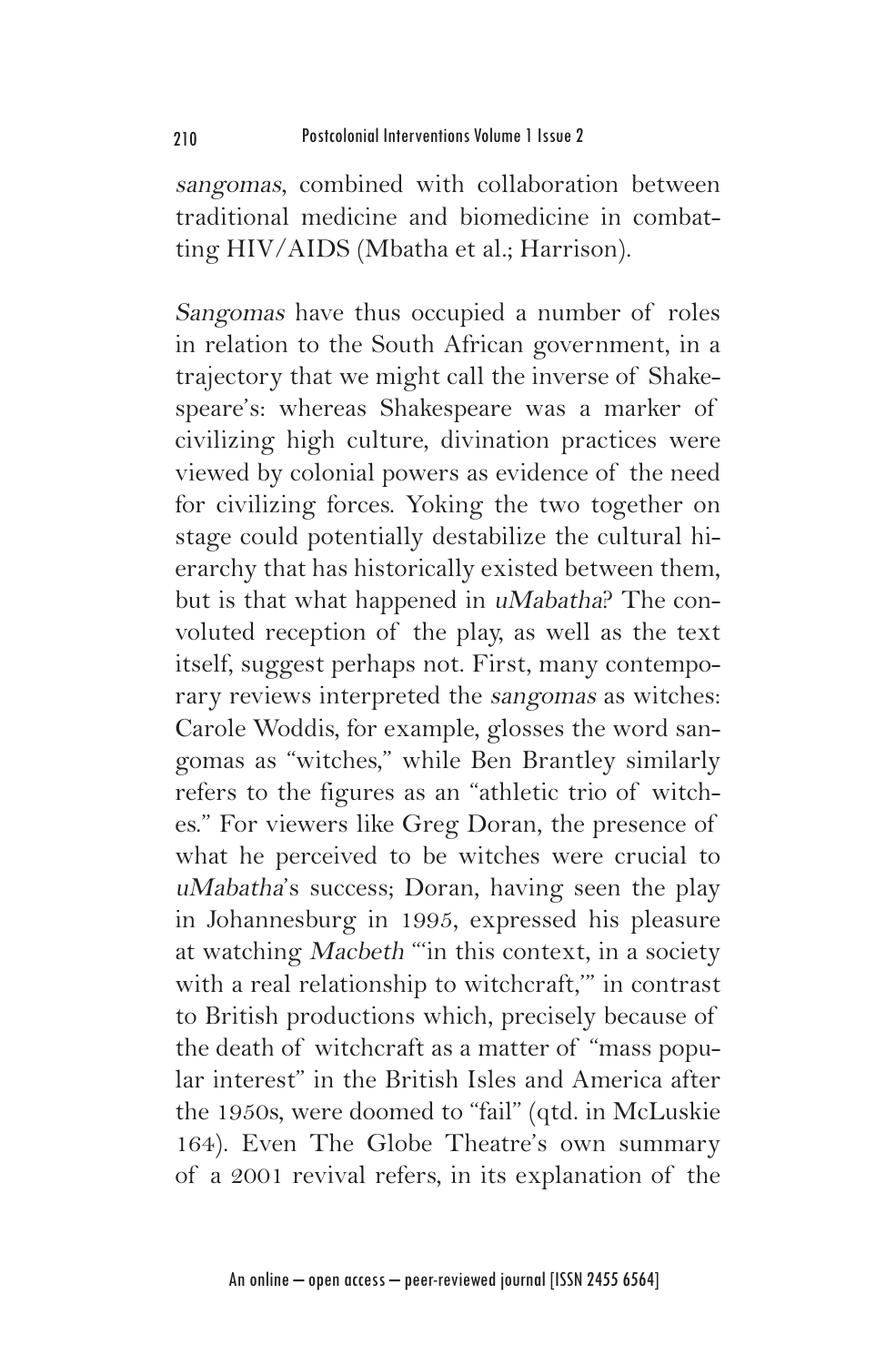show's ritual character, to "the three witches," who "moved simultaneously, chanting in musical phrases of three, a symbolic number in magic and mysticism" (Jeynes and Ryan 9).

Most other reviewers glossed the sangomas as witch doctors: Greg Evans, for example, confidently asserted in his review of the 1997 production that in uMabatha "the bard's witches become witch doctors," and Celesta Billeci wrote in the same year that the play shifts "the three cauldron-tending witches to prescient, dancing witch doctors." The term 'witch doctor,' however, is also disliked by working sangomas due to its contemporary association with harmful forms of sorcery or black magic and umuthi (Fihlani; Sly)—tourism sites for the communities of Eshowe and KwaNyuswa even advise potential visitors that sangomas are not and should not be called witch doctors ("Zulu Medicine & Healers"). The frequent Western interpretation of the sangomas as witch doctors in particular may have been colored by the lingering influence of Orson Welles's famous "Voodoo Macbeth" of 1936, a production structured around the curses of a male witch doctor and similarly hailed for its spectacle of dark magical exoticism and criticized for its supposed Shakespearean illiteracy—Welles himself claimed that his black actors lacked "'any special intellectual intoxication,'" but that they brought to their performances instead a native spiritual connection to tragedy and to magic (Rippy 88).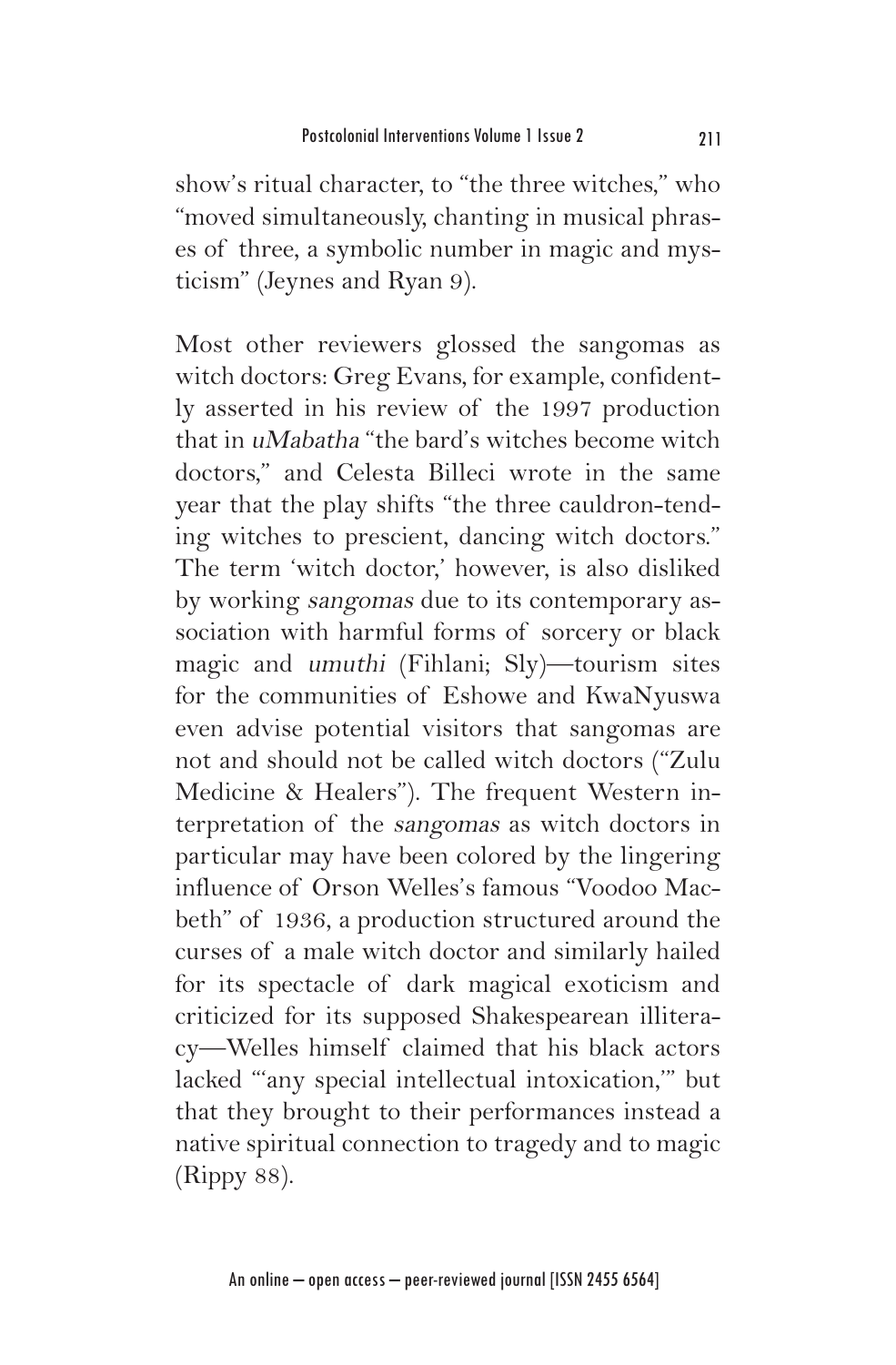Certain reviewers of uMabatha likewise felt that what the cast brought to Macbeth was an 'essence,' a readable Africanness defined by violence and superstition in which the Shakespearean language was unnecessary, because the supposedly universal thematic content was somehow still uniquely applicable to Africa. Ian Forsythe, reviewing the play's first run in the Maynardville Open-Air Shakespearean Theatre in Cape Town in 1974, assured audiences that "'[i]t is unnecessary to be able to understand Zulu,'" while a reviewer for The Argus commented that "'[a]mbition, revenge, blood, courage, nobility, a strong belief in hierarchical society and traditional values . . . –these fit themselves naturally into noble Zulu folklore'"; the sangomas are therefore "'very credible, crouching half-naked over their pot'" (qtd. in Distiller, "Zulu Macbeth" 161-62). Their 'credibility' here relates not to how authentic the characters are as sangomas, but to how credible they are as strange and exotic figures of superstition. In fact, although uMabatha incorporates within its action details that are associated with the actual divination practices of sangomas—bone-casting, ancestral communication, ritual singing and dancing—audiences seem still to have read the characters as witches roughly synonymous with the Scottish weird sisters of Shakespeare's original play. The Zulu production's text, despite its incorporation of actual divination images, encourages rather than discourages this conflation with witchcraft through its close adherence to the plot and character interactions of Macbeth: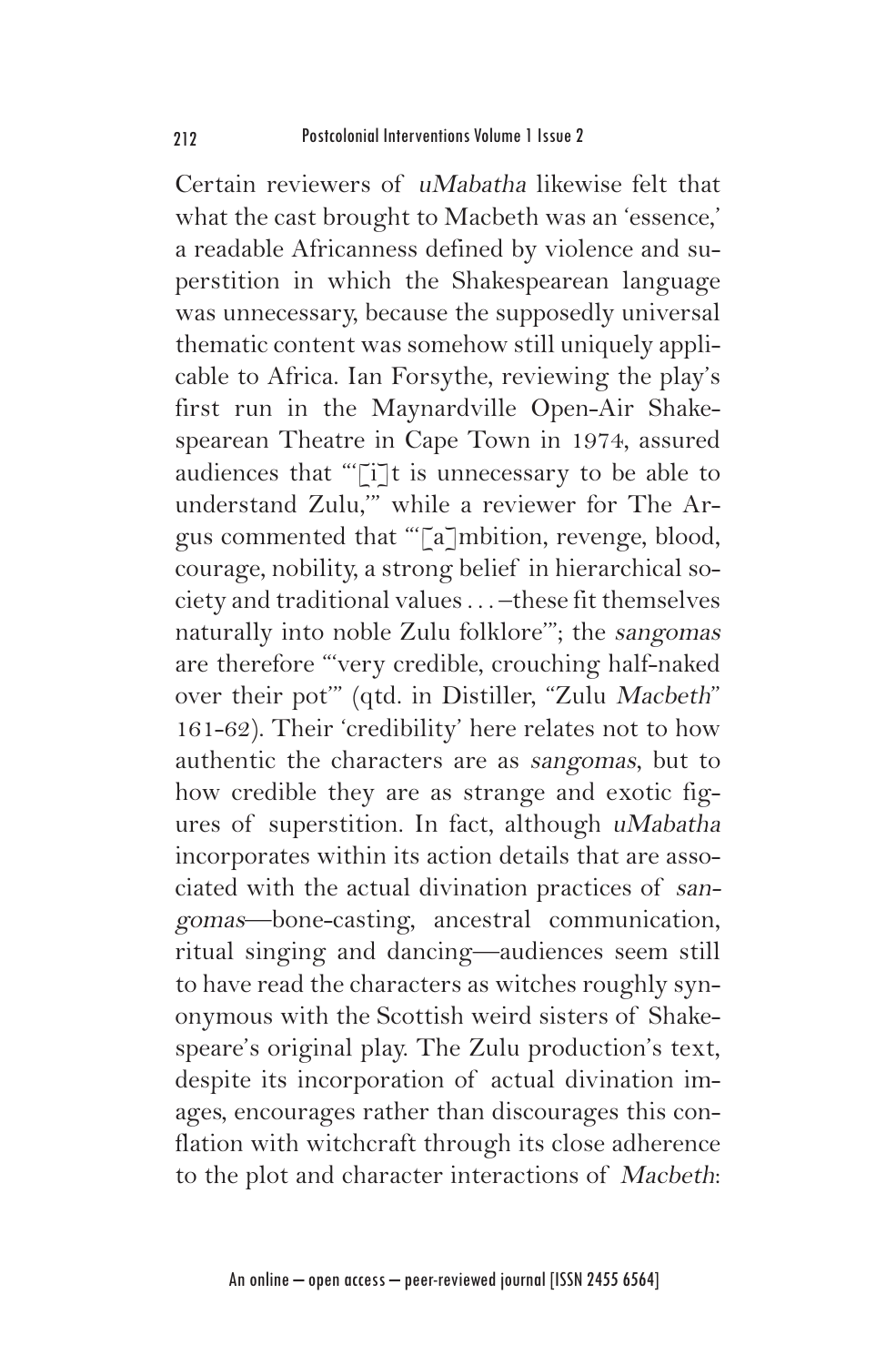as a result, Mabatha and Bhangane encounter the sangomas and, like Macbeth and Banquo, immediately hold them in contempt: Bhangane tells them in the English translation that " $\lceil y \rceil$ ou are less than dirt," while Mabatha frequently refers to them as serpents (1.3). While sangomas can have special associations with snakes, particularly in visions through which the ancestors communicate with them, snakes, particularly the mamba, can also be the familiars of the more malevolent abathakathi, and Mabatha's negative use of the snake image points more nearly to the latter (Ngubane 87; Jolles and Jolles 235).

Mabatha and Bhangane's immediate distrust seems unusual, given the generally respected occupation of sangomas, but there are other places within the text of uMabatha that suggest an affiliation or identification of the characters with the more malevolent abathakathi. In Act 4 Scene 1, as the sangomas prepare to meet Mabatha again, they mark the time by the sounds of the jackal, the "Tokoloshe," and the "evil bird," all of which are types of familiars: the tokoloshe or Thikoloshe, for example, is "a small hairy being with prominent sex organs, which has attributes of making itself invisible" (Ngubane 34). Later, once Mabatha has experienced a vision of ancestral spirits through the umuthi of the sangomas, he shouts at the sangomas "what witchcraft is this!" The effect of these associations and accusations is to imply, as is implied in Shakespeare's Macbeth, that Mabatha's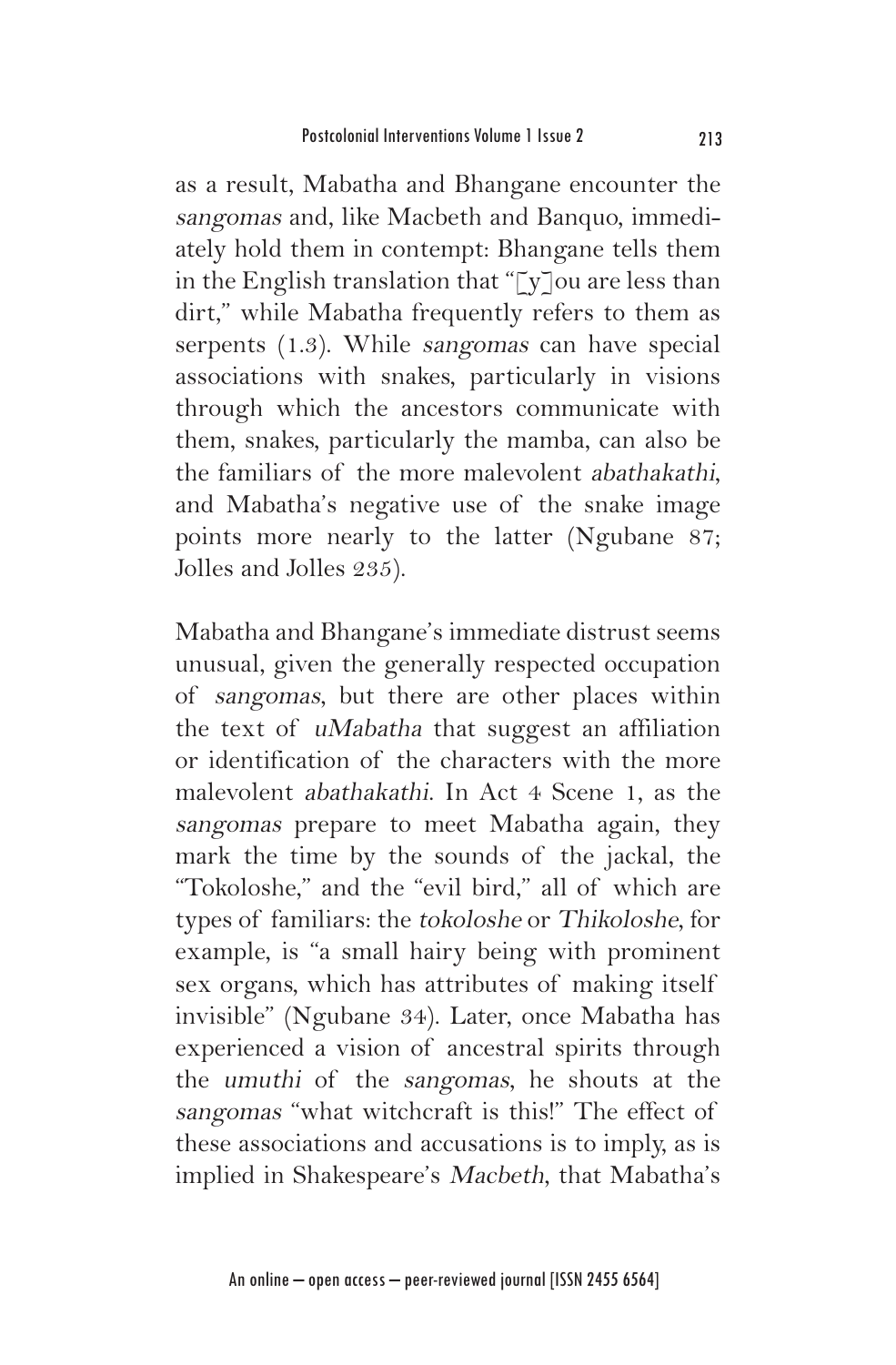downfall is not only foretold but also possibly orchestrated by the craft of the 'witches.' The sangoma's occupation and social roles are thus erased and replaced with stark implications of witchcraft due to the need for uMabatha's plot and character interactions to follow those of Macbeth.

So, in a production that clearly attempted to stick as close to Shakespeare as possible (which, as has been observed, meant not inserting the kind of discernible political messages that appeared in more syncretic adaptations of Shakespeare or in collaborative workshop protest theatre), what happened to the witches in their translation into sangomas, and what happened to sangomas in their translation into Shakespeare? I suggest that, for Western audiences, Shakespeare's witches became signifying spaces into which an image of African superstition could be distilled, regardless of the exact title or occupation of the rewritten figure (in this case, the sangomas). As Zulu cultural markers they were delivered to audiences without cultural context, leading a Western audience especially with working knowledge of Macbeth, but not of Zulu culture, to make false equivalences between the two; the sangomas could thus read to global audiences at the most superficial level as the embodiment of homogenized superstition, and their manifold social roles—as arbitrators of justice, as subjects of a colonial justice system, as healers remained mostly invisible.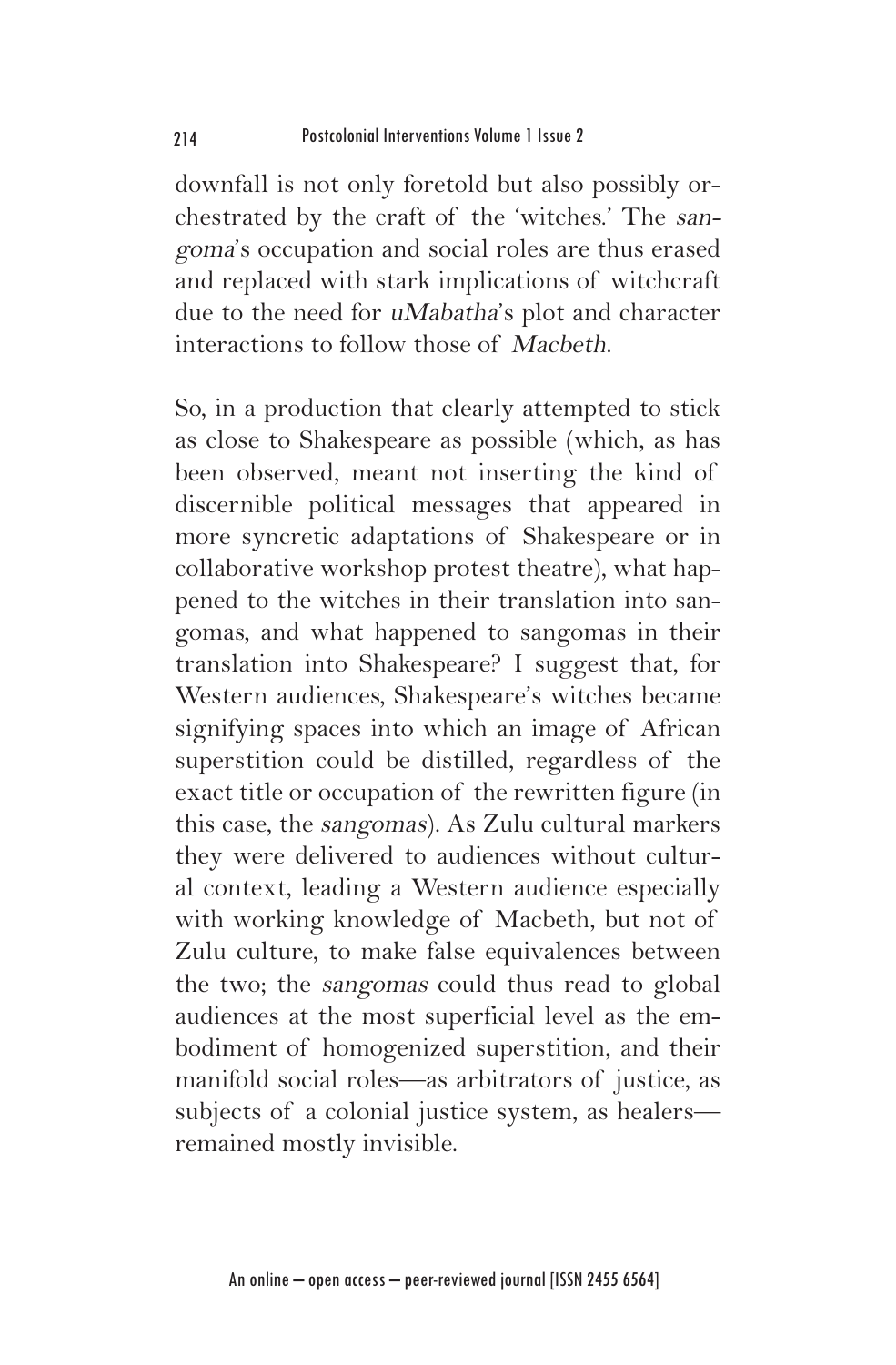Furthermore, because the producers of uMabatha wished to create, first and foremost, a Shakespearean production, and therefore held the major framework of Macbeth firmly in place without negotiating its potential relationships to Zulu culture besides rather shallow, image-based parallels, the displays of Zulu culture like divination practice presented on stage were primarily understood by uninformed viewers in terms of the Shakespearean plot. The overstated Zulu sameness to Shakespeare, explained by viewers and producers alike as a similarity based on violence, superstition, etc., was therefore actually a perceived sameness to the medieval Scotland described by Shakespeare—not to the English culture that produced the high culture of Shakespearean theater. The dominating presence of Shakespeare in this production subsumed and manipulated cultural specificities like ubungoma practice to present something admired, understood, and re-projected by Western audiences as purely Other, in the same moment that Shakespeare's universal transcendence was reaffirmed.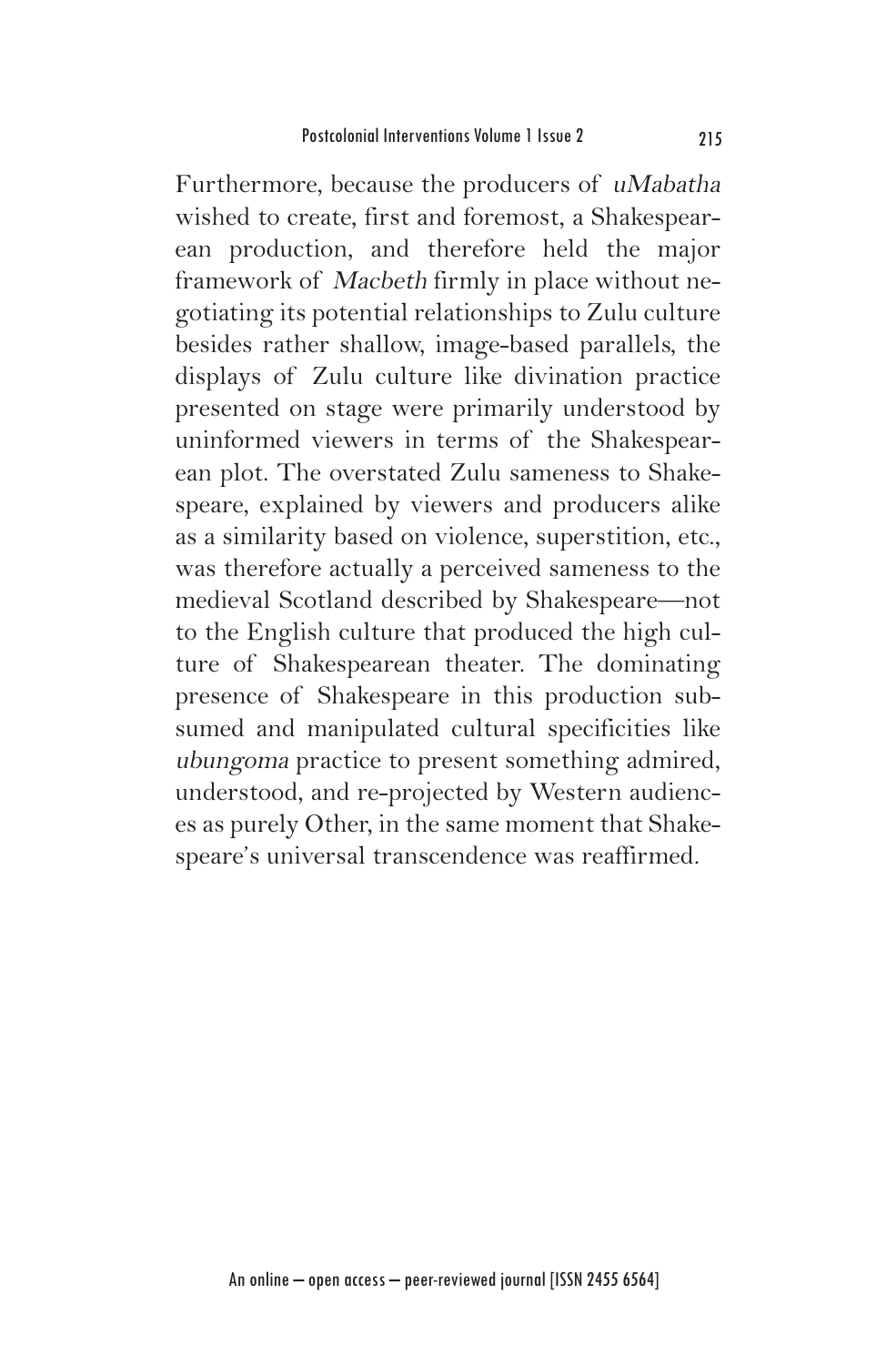## Works Cited

- Ashforth, Adam. "On Living in a World with Witches: Everyday Epistemology and Spiritual Insecurity in a Modern African City (Soweto)." Magical Interpretations, Material Realities: Modernity, Witchcraft and the Occult in Postcolonial Africa. Ed. Henrietta L. Moore and Todd Sanders. London: Routledge, 2001. 206-25. Print.
- Balme, Christopher B. Decolonizing the Stage: Theatrical Syncretism and Post-Colonial Drama. Oxford: Clarendon Press, 1999. Print.
- Bickford-Smith, Vivian. "A 'special tradition of multi-racialism'? Segregation in Cape Town in the Late Nineteenth and Early Twentieth Centuries." Class, Caste and Color: A Social and Economic History of the South African Western Cape. 1992. Ed. Wilmot G. James and Mary Simons. New Brunswick, NJ: Transaction, 2009. 47-62. Print.
- Billeci, Celesta. "'UMABATHA The Zulu Macbeth' Celebrates Origins of Zulu Nation With Drama, Music and Dance Oct. 2-5 at Wiltern." UCLA Newsroom.19 Aug. 1997. Web. 2 Dec. 2014.
- Bourquin, S. Foreword. Shaka's Heirs. By John Selby. London: George Allen & Unwin, 1971. 1-10. Print.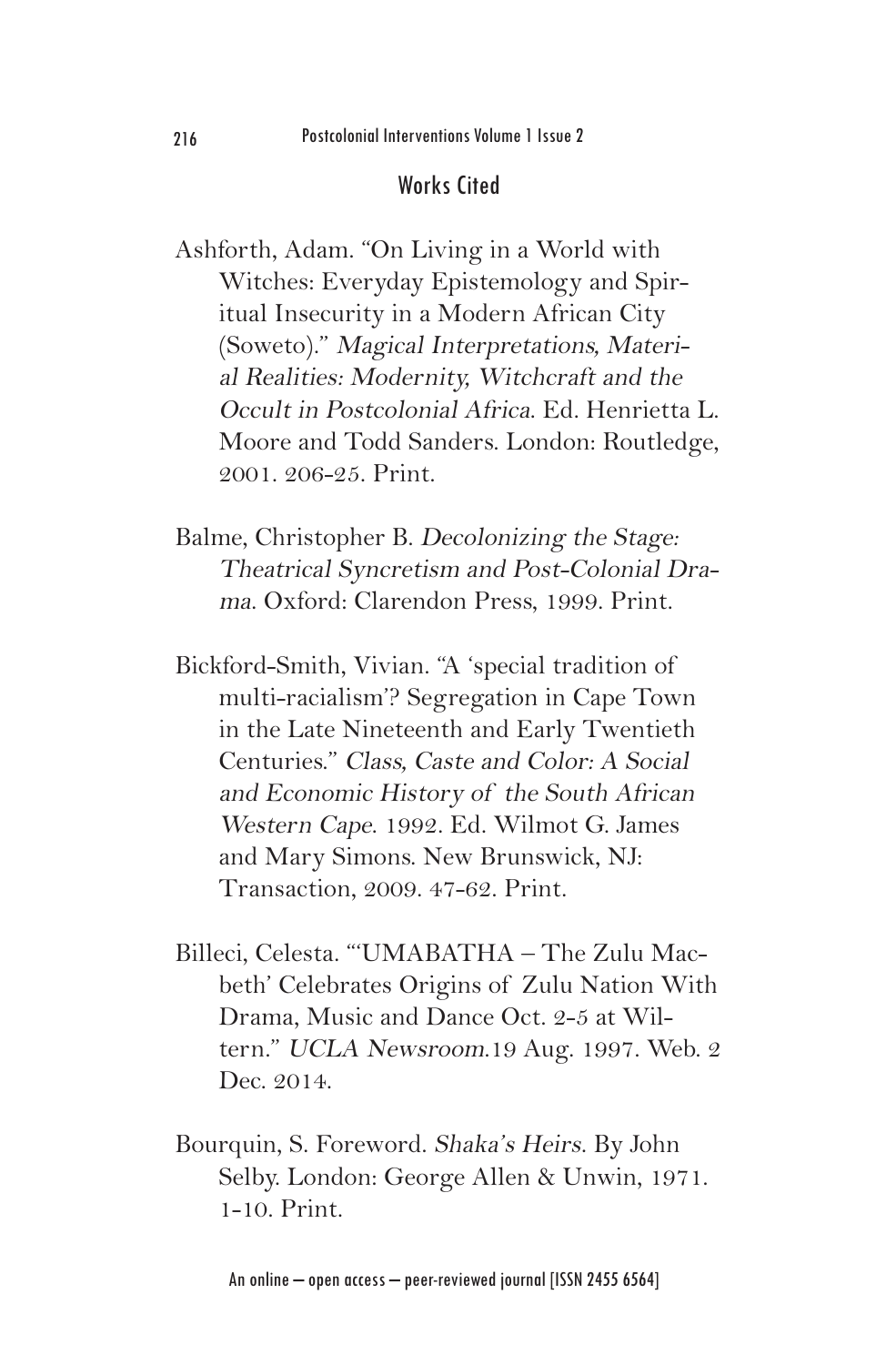- Brantley, Ben. "Umabatha: The Zulu Macbeth." New York Times 23 July 1997. Web. 10 Oct. 2014.
- Brown, John Russell. "Foreign Shakespeare and English-speaking Audiences." Foreign Shakespeare, Contemporary Performance. Ed. Dennis Kennedy. Cambridge: Cambridge UP, 2004. 21-35. Print.
- Buthelezi, Mbongiseni. "The Empire Talks Back: Re-examining the Legacies of Shaka and Zulu Power in Post-apartheid South Africa." Zulu Identities: Being Zulu, Past and Present. Ed. Benedict Carton, John Laband, and Jabulani Sithole. New York: Columbia UP, 2009. 23-34. Print.
- Cartelli, Thomas. "Prospero in Africa: The Tempest as Colonialist Text and Pretext." Shakespeare Reproduced: The Text in History and Ideology. Ed. Jean E. Howard and Marion F. O'Connor. New York: Methuen, 1987. 99-115. Print.
- Crow, Brian, and Chris Banfield. Introduction. An Introduction to Post-Colonial Theatre. Ed. Brian Crow and Chris Banfield. Cambridge: Cambridge UP, 1996. 1-17. Print.
- —. "Athol Fugard and the South African 'Workshop' Play." An Introduction to Post-Colonial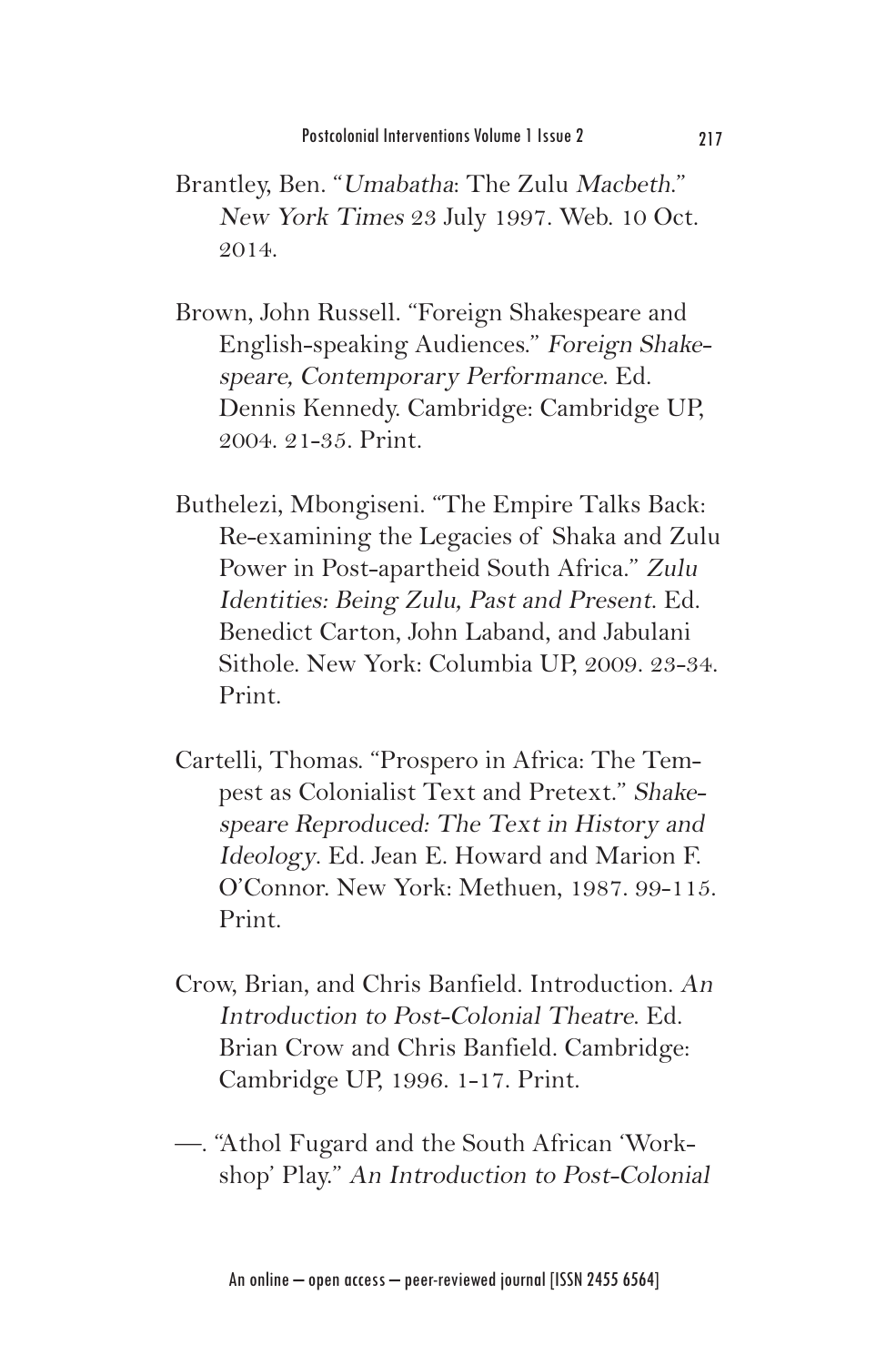Theatre. Ed. Brian Crow and Chris Banfield. Cambridge: Cambridge UP, 1996. 96-111. Print.

- Distiller, Natasha. Shakespeare and the Coconuts: On Post-Apartheid South African Culture. Johannesburg: Wits UP, 2012. Print.
- —. "'The Zulu Macbeth': The Value of an 'African Shakespeare.'" Shakespeare Survey 57 (2004): 159-68. Print.
- Etherton, Michael. "Transpositions and Adaptations in African Drama." The Development of African Drama. New York: Africana Publishing Company, 1982. 102-42. Print.
- Evans, Greg. "Review: 'Umabatha: The Zulu Macbeth.'" Variety 3 Aug. 1997. Web. 2 Dec. 2014.
- Fihlani, Pumza. "Witnessing a South African Healer at Work." BBC News [Johannesburg] 6 May 2013. Web. 30 Oct. 2014.
- Fischlin, Daniel, and Mark Fortier. Introduction. Adaptations of Shakespeare: A Critical Anthology of Plays from the Seventeenth Century to the Present. Ed. Daniel Fischlin and Mark Fortier. London: Routledge, 2000. 1-22. Print.
- Flint, Karen, and Julie Parle. "Healing and Harming: Medicine, Madness, Witchcraft and Tra-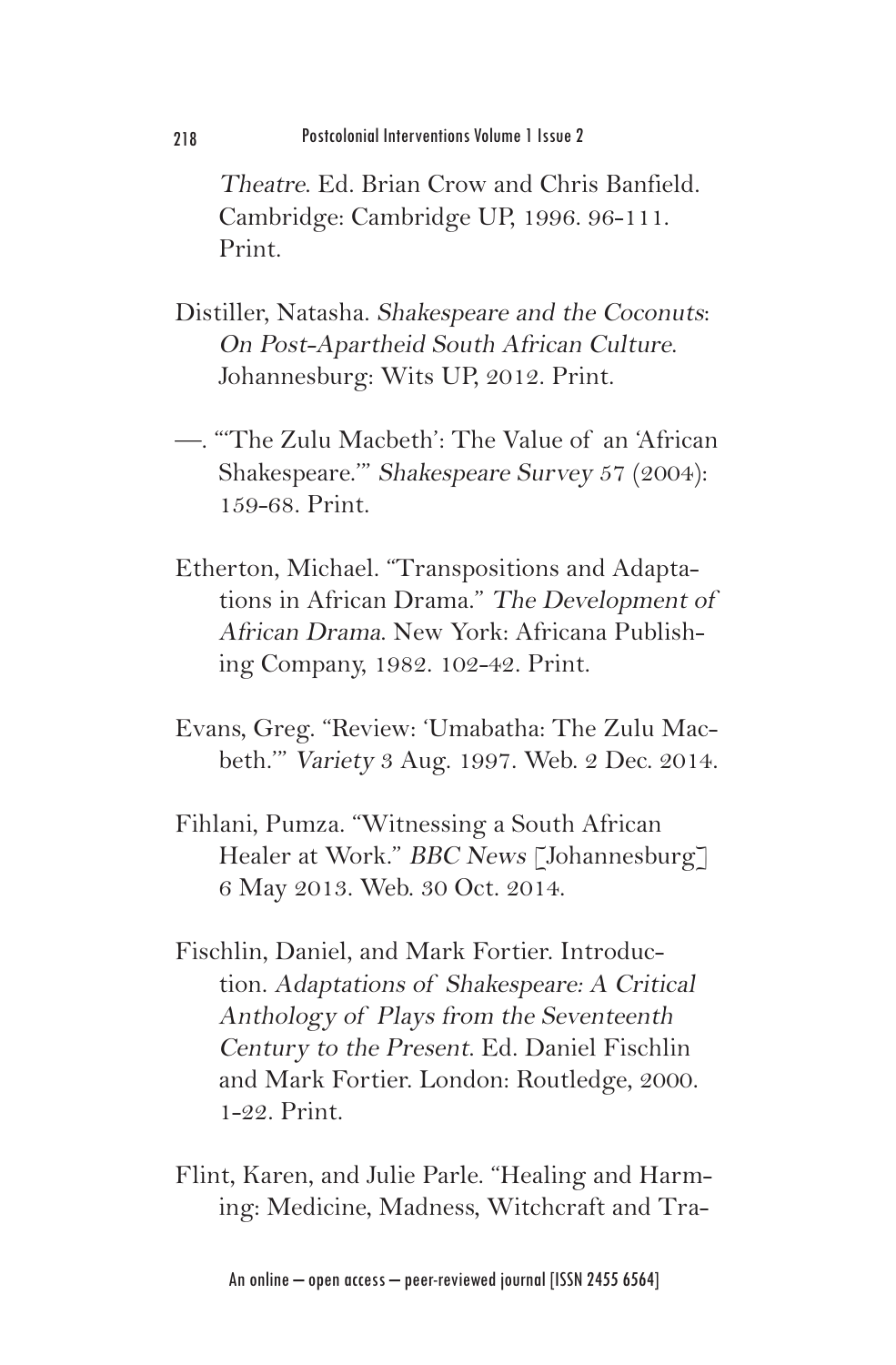dition." Zulu Identities: Being Zulu, Past and Present. Ed. Benedict Carton, John Laband, and Jabulani Sithole. New York: Columbia UP, 2009. 312-22. Print.

- Flint, Karen. Healing Traditions: African Medicine, Cultural Exchange, and Competition in South Africa, 1820-1948. Athens, OH: Ohio UP, 2008.
- Ghosh-Schellhorn, Martina. "'Uneasy lies the head . . .': South African Encounters with the Bard." Shakespeare's Legacy: The Appropriation of the Plays in Post-Colonial Drama. Ed. Norbert Schaffeld. Trier: Wissenschaftlicher Verlag Trier, 2005. 37-53. Print.
- Hall, James. Sangoma; My Odyssey into the Spirit World of Africa. New York: G. P. Putnam's Sons, 1994. Print.
- Harrison, Rebecca. "Sangomas Help Fight HIV." Mail & Guardian [South Africa] 4 June 2007. Web. 13 Oct. 2014.
- Jeynes, Elin, and Jessica Ryan. "The 2001 Globeto-Globe Season—The Welcome Msomi Company: Umabatha." Shakespeare's Globe Research Bulletin 25 (2002): 1-13. Web. 18 Oct. 2014.
- Johnson, David. "From the Colonial to the Post-Colonial: Shakespeare and Education in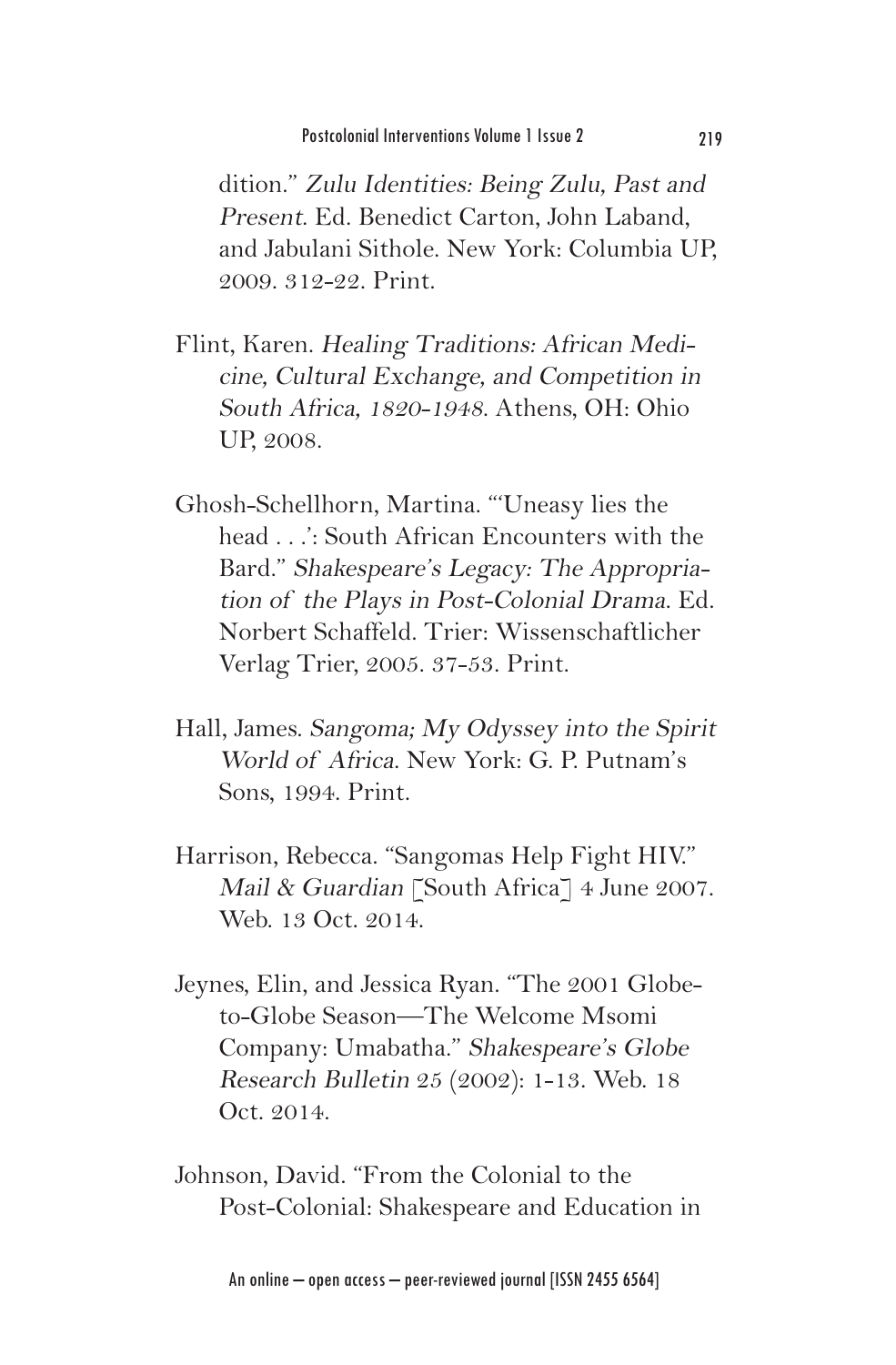Africa." Post-Colonial Shakespeares. Ed. Ania Loomba and Martin Orkin. London: Routledge, 1998. 218-34. Print.

- —. Shakespeare and South Africa. Oxford: Clarendon Press, 1996. Print.
- Jolles, Frank, and Stephen Jolles. "Zulu Ritual Immunisation in Perspective." Africa: Journal of the International African Institute 70.2 (2000): 229-48. Print.
- Kennedy, Dennis. "Shakespeare Without His Language." Shakespeare, Theory, and Performance. Ed. James C. Bulman. London: Routledge, 1996. 133-48. Print.
- Laband, John. "The Rise and Fall of the Zulu Kingdom." Zulu Identities: Being Zulu, Past and Present. Ed. Benedict Carton, John Laband, and Jabulani Sithole. New York: Columbia UP, 2009. 87-96. Print.
- Lewis, Gavin. Between the Wire and the Wall: A History of South African 'Coloured' Politics. Cape Town: David Philip, 1987. Print.
- Mbatha, Nompumelelo et al. "Sick Certificates Issued by South African Traditional Health Practitioners: Current Legislation, Challenges and the Way Forward." South African Medical Journal 102.2 (2012): n.p. Web. 30 Oct. 2014.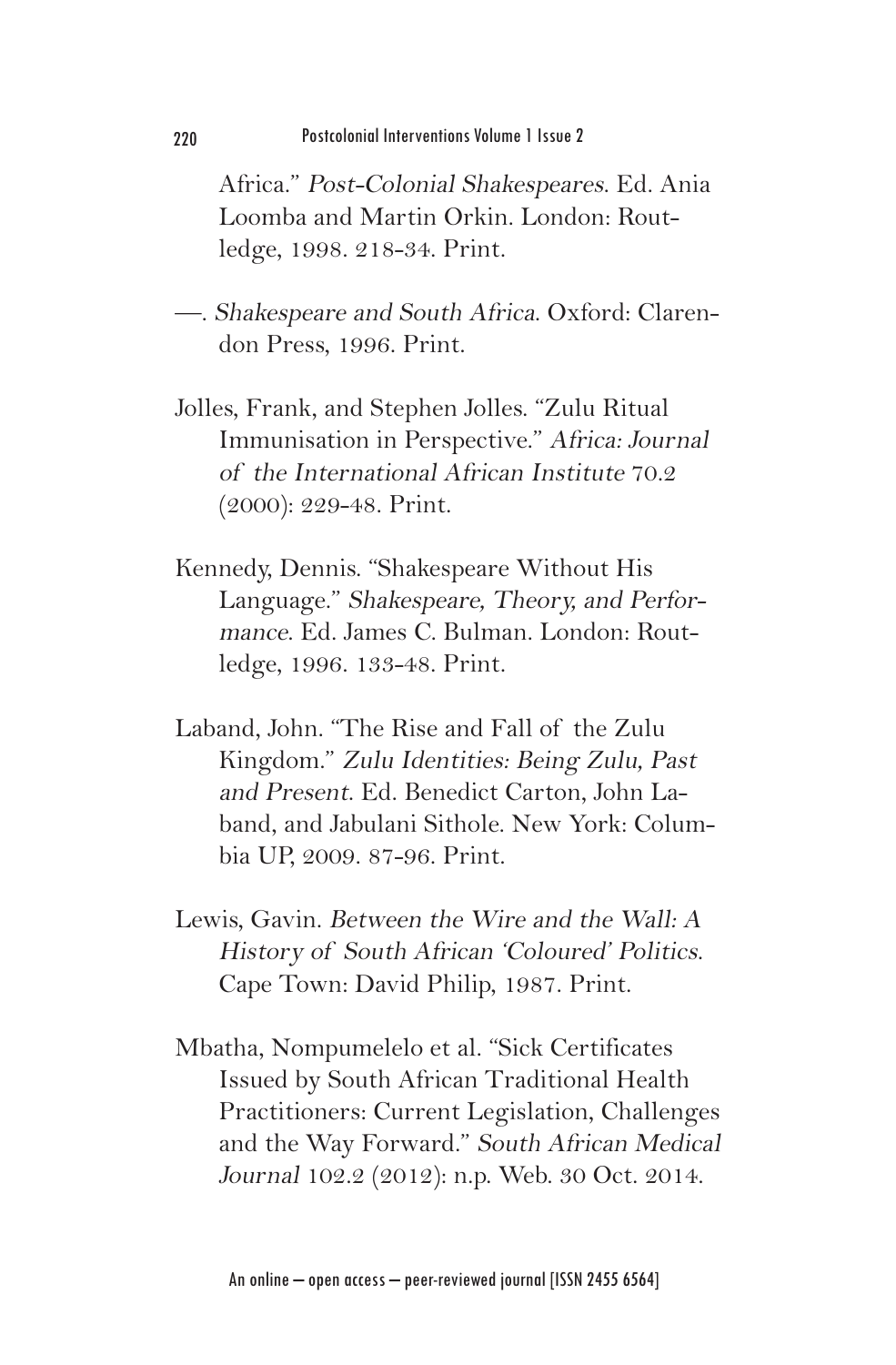- McLuskie, Kate. "Macbeth/Umabatha: Global Shakespeare in a Post-Colonial Market." Shakespeare Survey 52 (1999): 154-65. Print.
- McMurtry, Mervyn. "'Doing Their Own Thane': The Critical Reception of Umabatha, Welcome Msomi's Zulu Macbeth." Ilha Do Desterro 36 (1999): 309-35. Print.
- Modisane, Bloke. Blame Me On History. New York: Dutton, 1963. Print.
- Moody, David. "Different Stages: Post-colonial Performance as Frictional Methodology." (Post)Colonial Stages: Critical & Creative Views on Drama, Theatre & Performance. Ed. Helen Gilbert. West Yorkshire, UK: Dangaroo Press, 1999. 136-45. Print.
- Moore, Henrietta L., and Todd Sanders. Introduction. Magical Interpretations, Material Realities: Modernity, Witchcraft and the Occult in Postcolonial Africa. Ed. Henrietta L. Moore and Todd Sanders. London: Routledge, 2001. 1-27. Print.
- Msomi, Welcome. uMabatha. Adaptations of Shakespeare: A Critical Anthology of Plays from the Seventeenth Century to the Present. Ed. Daniel Fischlin and Mark Fortier. London: Routledge, 2000. 164-87. Print.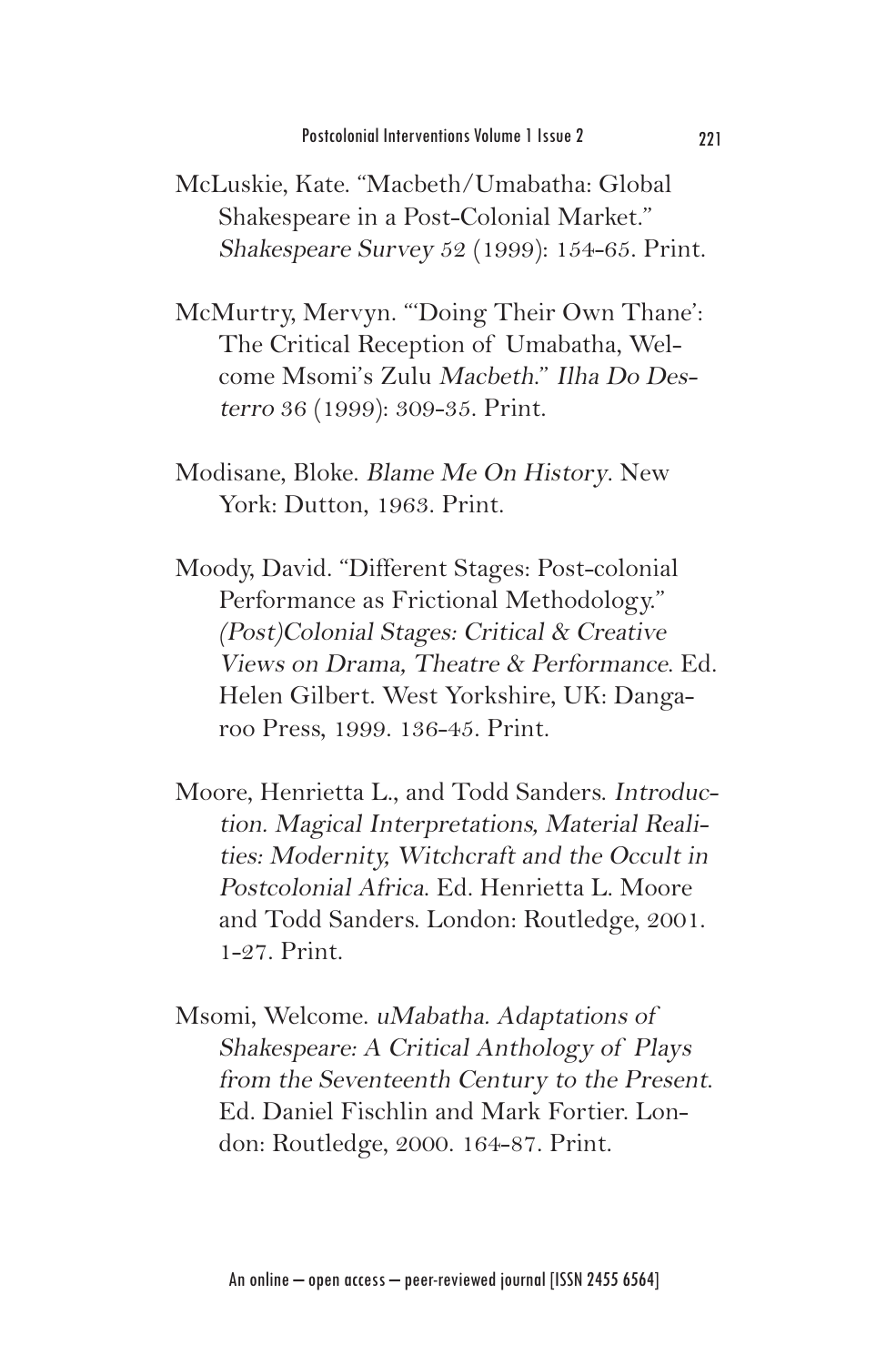- Msomi, Welcome. "'Why Macbeth?' Looking Back on Umabatha after Forty Years." Interview by Scott L. Newstok. Shakespeare in Southern Africa 21 (2009): 73-80. Print.
- Ndlovu, Sifiso. "Zulu Nationalist Literary Representations of King Dingane." Zulu Identities: Being Zulu, Past and Present. Ed. Benedict Carton, John Laband, and Jabulani Sithole. New York: Columbia UP, 2009. 97-110. Print.
- Ngubane, Harriet. Body and Mind in Zulu Medicine: An Ethnography of Health and Disease in Nyuswa-Zulu Thought and Practice. London: Academic Press, 1977. Print.
- Niehaus, Isak. "Witchcraft in the New South Africa: From Colonial Superstition to Postcolonial Reality?" Magical Interpretations, Material Realities: Modernity, Witchcraft and the Occult in Postcolonial Africa. Ed. Henrietta L. Moore and Todd Sanders. London: Routledge, 2001. 184-205. Print.
- Orkin, Martin. "Possessing the Book and Peopling the Text." Post-Colonial Shakespeares. Ed. Ania Loomba and Martin Orkin. London: Routledge, 1998. 164-85. Print.
- —. "The Shakespeare Connection." Drama and the South African State. Manchester: Manchester UP, 1991. 235-48. Print.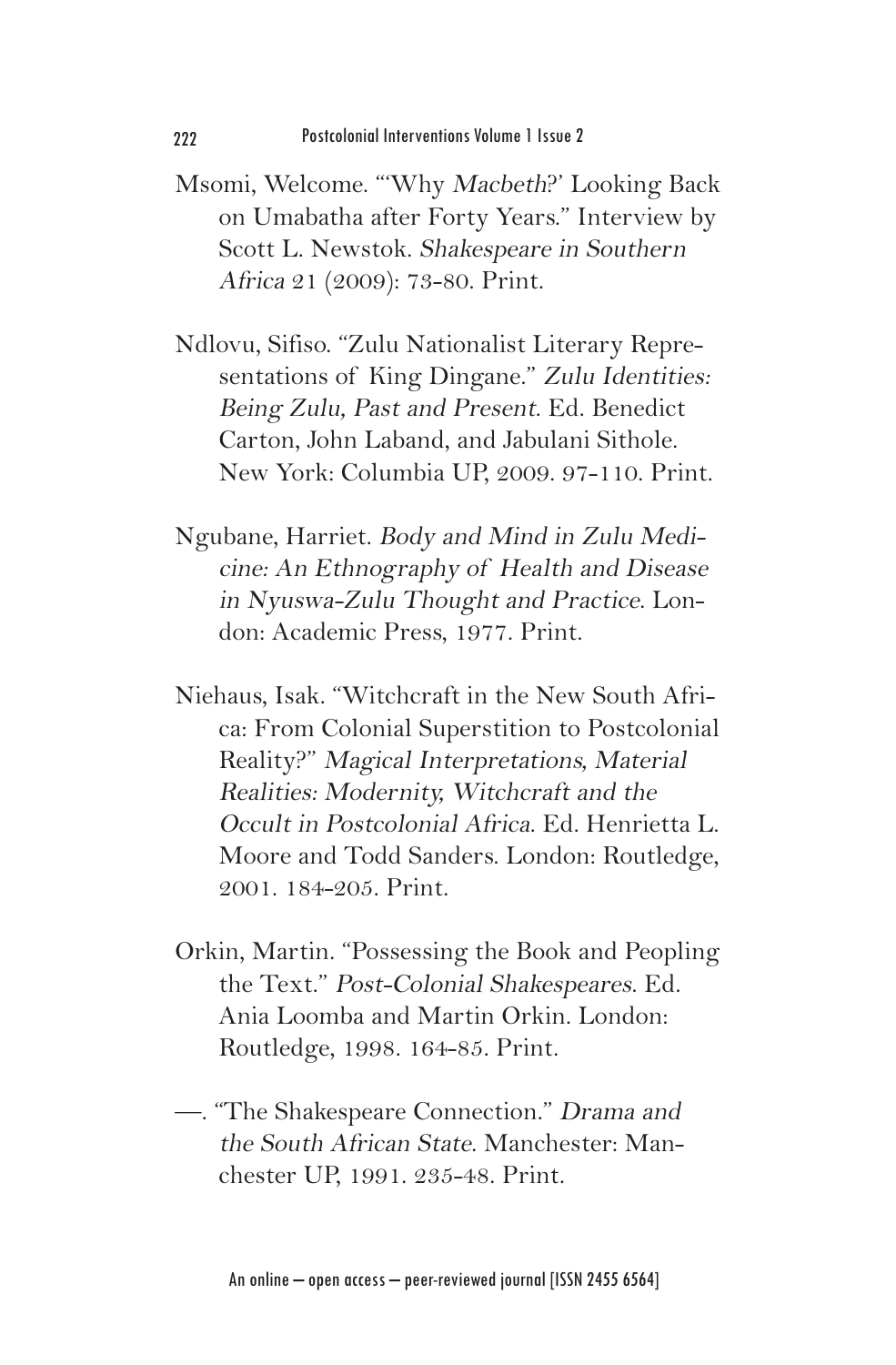- du Plessis, Theo. "South Africa: From Two to Eleven Official Languages." Multilingualism and Government: Belgium, Luxembourg, Switzerland, Former Yugoslavia, South Africa. Ed. Kas Deprez and Theo du Plessis. Pretoria: Van Schaik, 2000. 95-110. Print.
- Price, Amanda. "The Theatre of Promiscuity: A Comparative Study of the Dramatic Writings of Wole Soyinka and Howard Barker." Diss. University of Leeds, 1995. Web. 4 Nov. 2014.
- Quince, Rohan. "Cultural Integrity and the Rise of Inkatha: Macbeth in Zulu." Shakespeare in South Africa: Stage Productions During the Apartheid Era. New York: Peter Lang, 2000. 45-58. Print.
- —. "Shakespeare on the Apartheid Stage: The Subversive Strain." South African Shakespeare in the Twentieth Century. Spec. issue of The Shakespearean International Yearbook 9 (2009): 87-104. Print.
- Rippy, Marguerite. "Black Cast Conjures White Genius: Unraveling the Mystique of Orson Welles's 'Voodoo' Macbeth." Weyward Macbeth: Intersections of Race and Performance. Ed. Scott L. Newstok and Ayanna Thompson. Basingstoke: Palgrave Macmillan, 2010. 83- 90. Print.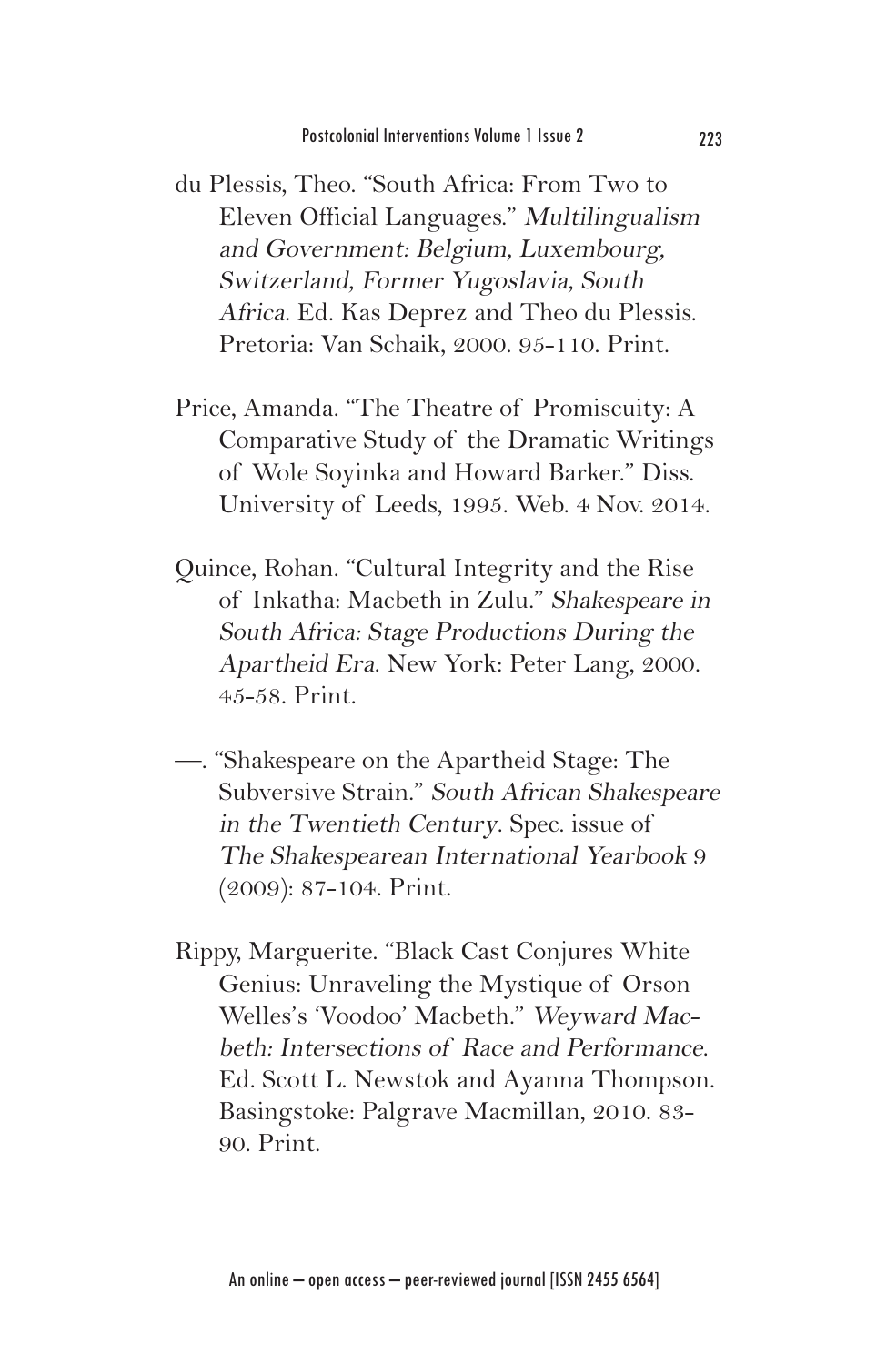- "Sangoma (Traditional Doctor or Diviner)." VukAfricaTours.com. Vuk'Africa Tours, 2004- 2014. Web. 20 Oct. 2014.
- Scholtz, Pieter. Interview with Brian Pearce. Shakespeare in Southern Africa 14 (2002): 33-42. Print.
- Sly, Liz. "Just What the Sangoma Ordered." Chicago Tribune 3 May 1996. Web. 30 Oct. 2014.
- Theal, George McCall. A Short History of South Africa: 1486-1826. Capetown: Darter Brothers and Walton, 1890. Print.
- Themba, Can. "Through Shakespeare's Africa." The New African 2.8 (1963): 150-53. Print.
- Thiong'o, Ngugi wa. Writers in Politics. London: Heinemann, 1994. Print.
- Watson, Keith. "Colonialism and Educational Development." Education in the Third World. Ed. Keith Watson. London: Croom Helm, 1982. 1-46. Print.
- Woddis, Carole. "A Spear to Prick the Sides of Intent." Herald Scotland 4 Aug. 1997. Web. 8 Oct. 2014.
- Wright, John. "Revisiting the Stereotype of Shaka's 'Devastations.'" Zulu Identities: Being Zulu, Past and Present. Ed. Benedict Carton,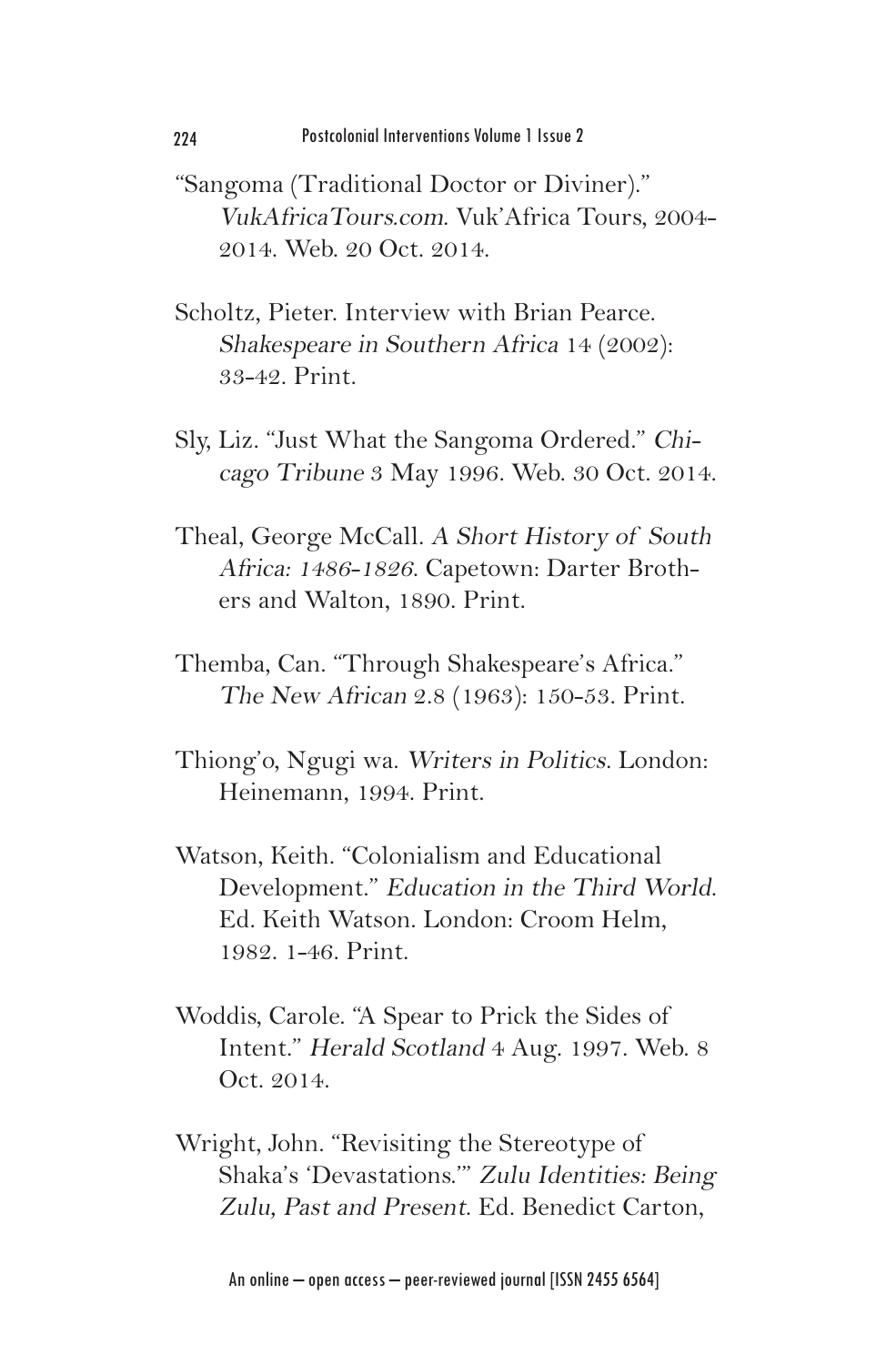John Laband, and Jabulani Sithole. New York: Columbia UP, 2009. 69-81. Print.

- Wright, Laurence. Introduction. South African Shakespeare in the Twentieth Century. Spec. issue of The Shakespearean International Yearbook 9 (2009). 3-28. Print.
- —. "Umabatha: Global and Local." English Studies in Africa 47.2 (Jan. 2004): 97-114. Print.
- —. "Umabatha: Zulu Play or Shakespeare Translation?" South African Shakespeare in the Twentieth Century. Spec. issue of The Shakespearean International Yearbook 9 (2009). 105-30. Print.
- Wylie, Dan. "White Myths of Shaka." Zulu Identities: Being Zulu, Past and Present. Ed. Benedict Carton, John Laband, and Jabulani Sithole. New York: Columbia UP, 2009. 82-86. Print.
- "Zulu Medicine & Healers." Eshowe.com. Eshowe. com, 1999-2014. Web. 20 Nov. 2014.